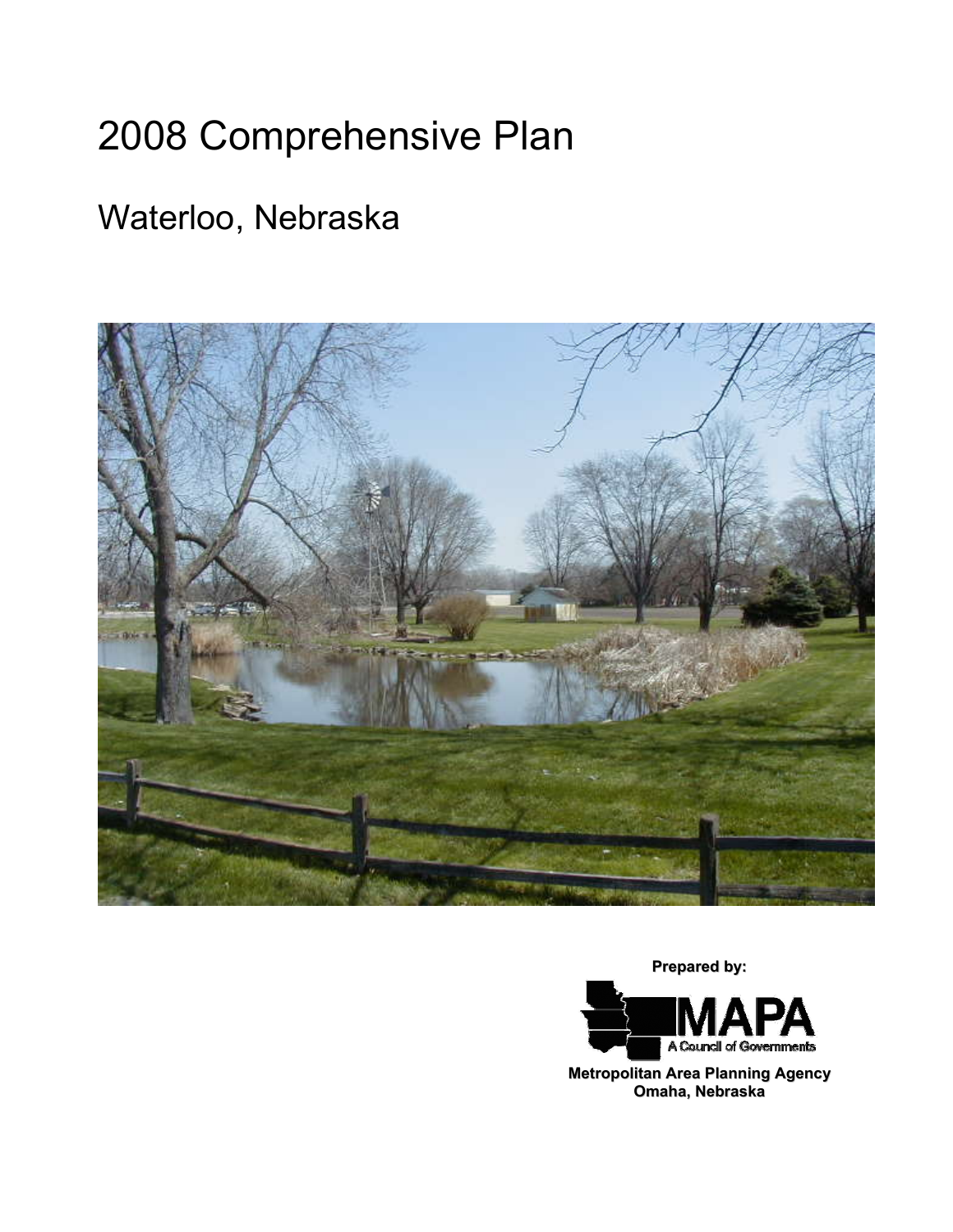| II. |       |  |
|-----|-------|--|
|     |       |  |
|     |       |  |
|     |       |  |
|     |       |  |
|     |       |  |
|     |       |  |
|     |       |  |
|     |       |  |
|     |       |  |
|     |       |  |
|     |       |  |
|     |       |  |
|     |       |  |
|     |       |  |
|     |       |  |
|     |       |  |
|     |       |  |
|     |       |  |
|     |       |  |
|     | Maps. |  |
|     |       |  |
|     |       |  |
|     |       |  |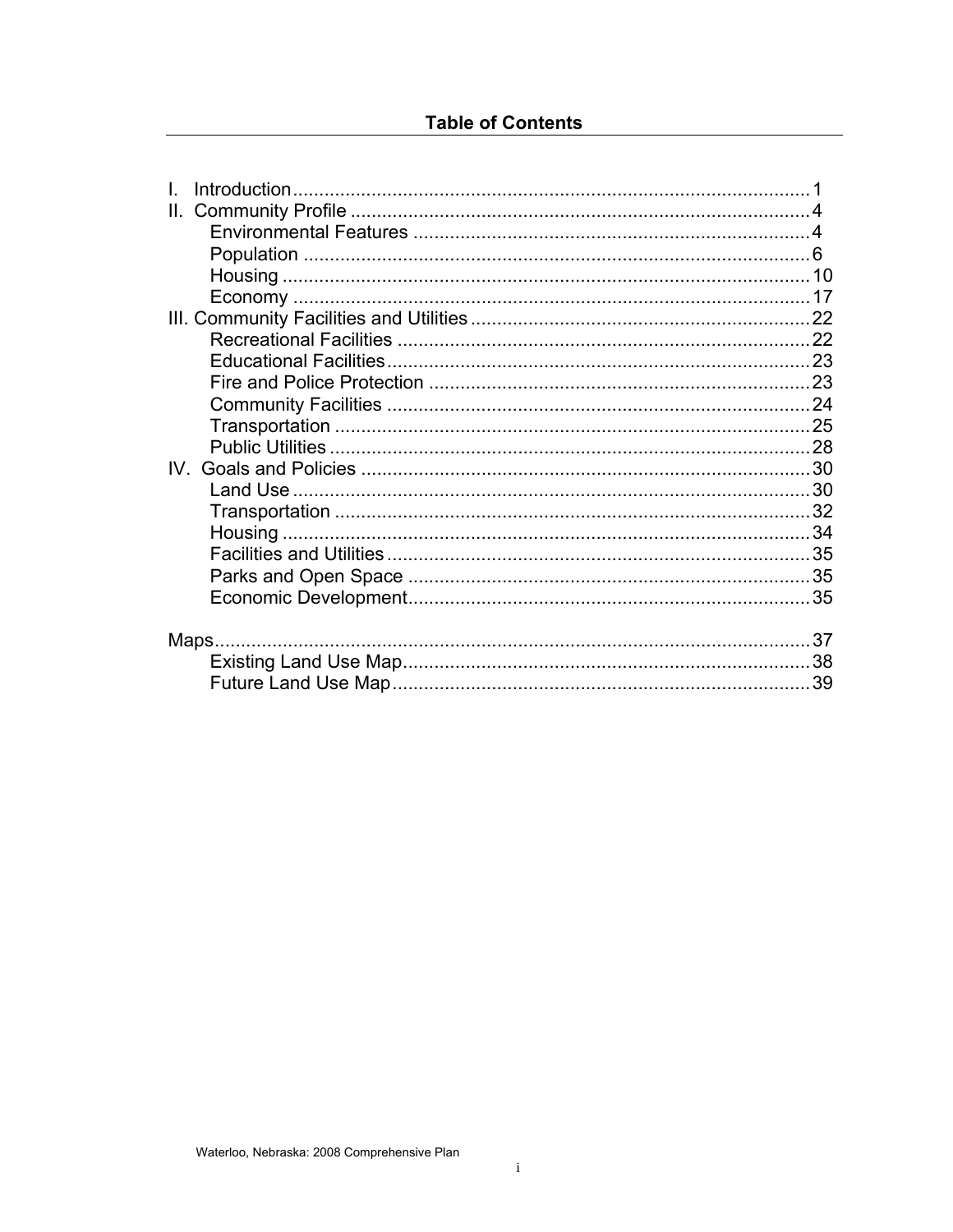# **INTRODUCTION**

#### **Purpose of the Comprehensive Plan**

The Comprehensive Plan for the Village of Waterloo is designed to act as a guide for growth and community development and to be the basis for establishing land use policies and regulations. The Plan will analyze existing conditions within the Village

of Waterloo relating to population and demographics, land use, housing, and public facilities and infrastructure including transportation and parks and open space. Through interpretation of the data collected during the analysis phase and through community involvement and public participation, the Plan will also



establish goals and objectives, which will enable elected officials and citizens to make informed and educated decisions about the future of the community. Finally, the Plan makes recommendations regarding policies that will allow Waterloo to implement the goals and objectives contained herein.

This section of the Comprehensive Plan for Waterloo will discuss basic introductory information regarding the purpose of comprehensive plans and the process for developing them.

#### **The Planning Process**

The planning process began with Waterloo's realization that growth in the region is occurring at a rapid pace and that significant groundwork must be laid before the Village could be prepared for expansion. The first phase of the planning process involves the collection of data. This information provides a comprehensive picture of the community and through analysis, provides the basis for developing forecasts of what the future will be like.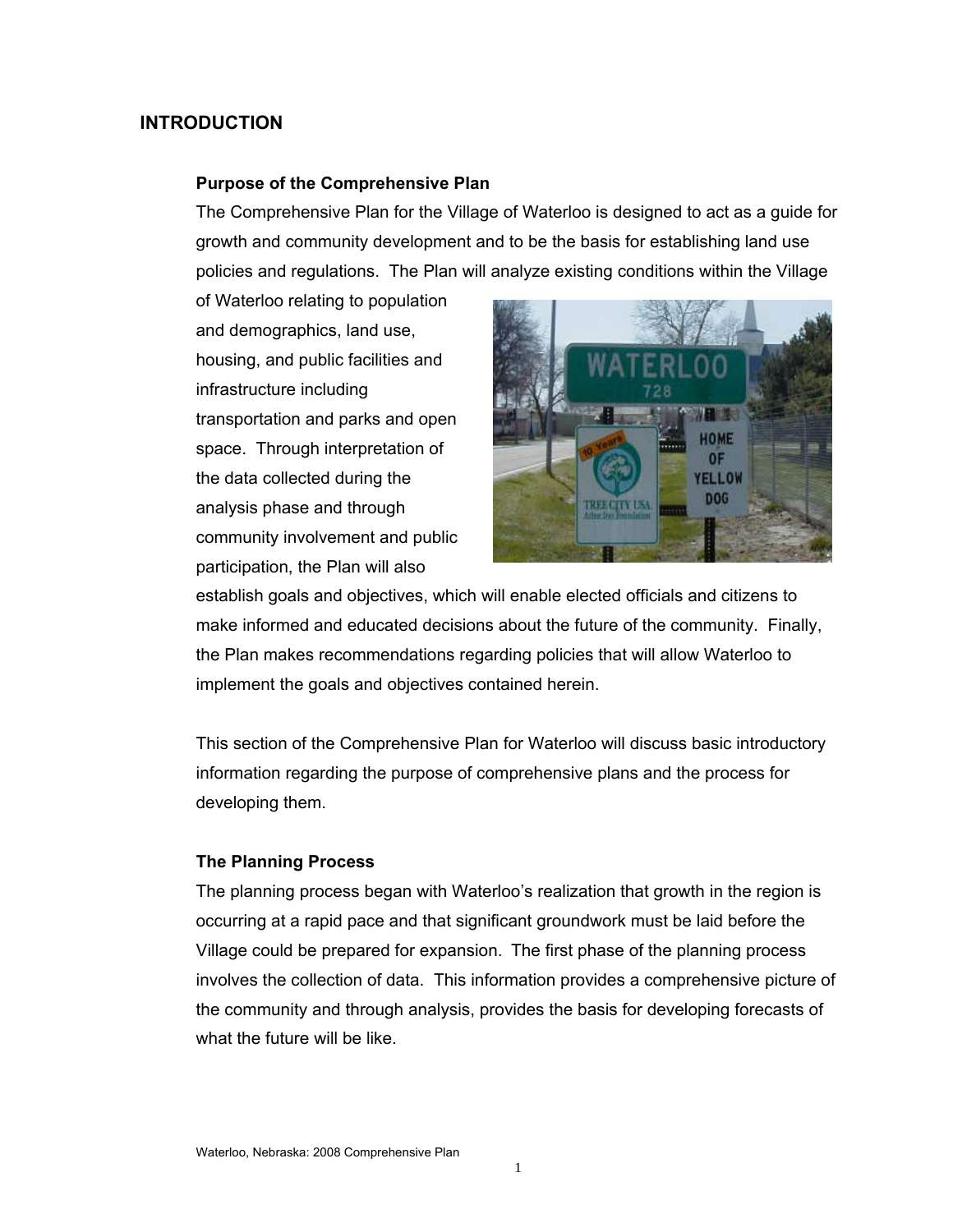The second phase of the planning process involves identifying, assessing, and developing a set of goals for the community. In addition to developing these goals, during this phase of the project a set of objectives also needs to be incorporated into the plan.

The final or third phase of the planning process involves the implementation of the comprehensive plan. Specifically, this phase involves the implementation of the goals and objectives that were developed in the second phase of the plan.

#### **The Update**

Since the adoption of the Comprehensive Plan in October of 2000, there have been numerous changes to the Village of Waterloo's boundaries through annexation activities, in addition to proposed development activities in or near the Village. To this end, the Village of Waterloo has determined that the information contained in its Comprehensive Plan has become obsolete and is in need of an update. Changes to the plan include updated community profile information; community facilities/utilities information; maps; and goals and objectives. This update will be done by the Village Planning Commission with the assistance of MAPA.

#### **The Waterloo Comprehensive Plan**

The Comprehensive Plan was prepared under the direction of the Comprehensive Plan Committee with the assistance and cooperation of the Planning Commission, Village Board, and local residents. The time frame for achieving the goals and objectives included in the plan is twenty years from the approval date of the this document by the Village Board. However, the community should review the plan on an annual basis, with updates as necessary. By completing this update, the community will be able to incorporate any new ideas or developments that have taken place since the initial plan was completed.

The Comprehensive Plan for Waterloo is composed of the following elements:

- 1. Introduction
- 2. Community Profile
- 3. Community Facilities and Utilities
- 4. Maps
- 5. Goals and Objectives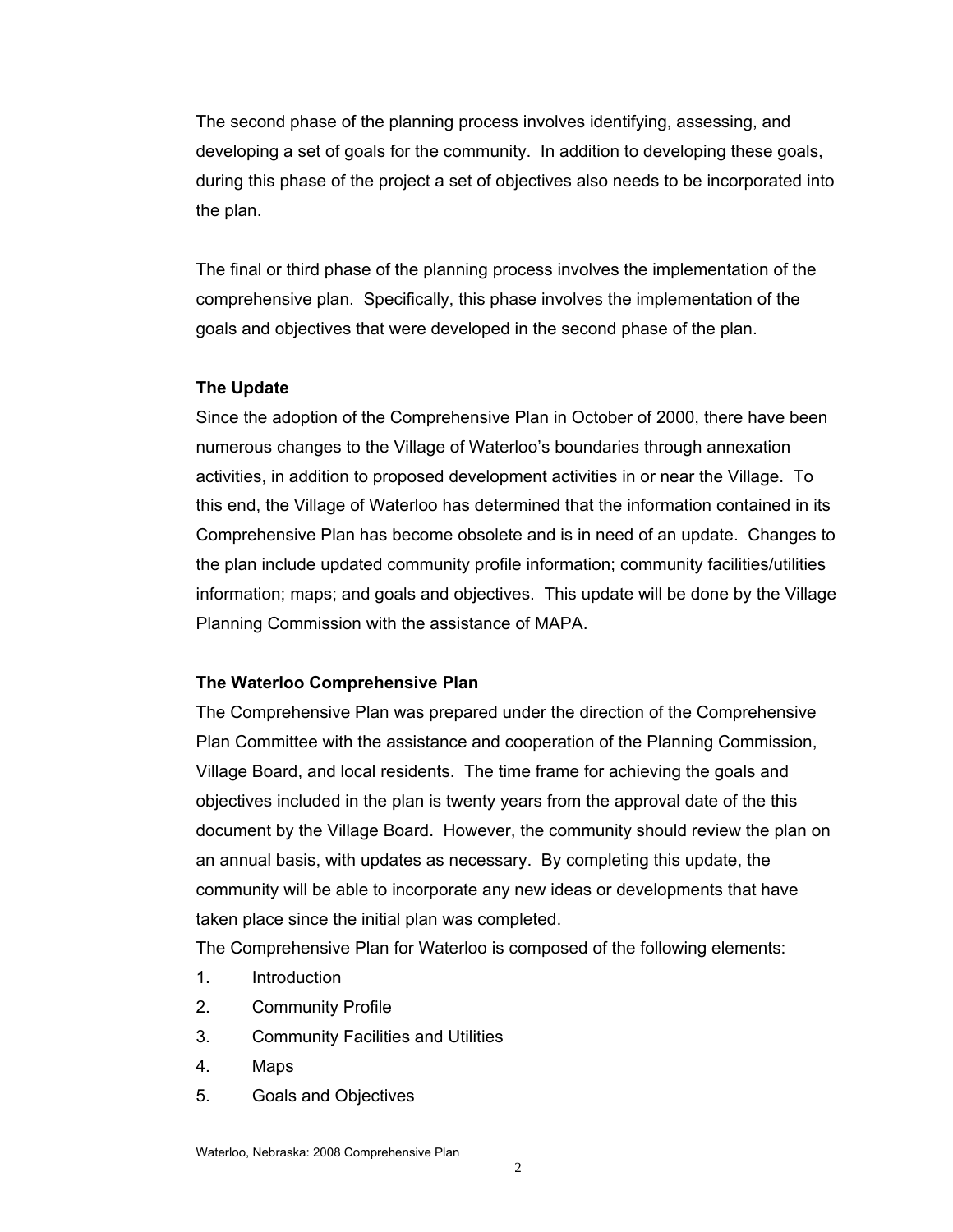#### **Planning Jurisdiction**

The planning and zoning jurisdiction for the Village of Waterloo not only includes the area within the corporate limits, but also includes the area within one mile of the corporate limits on the north, west, and south sides of the Village. On the east side of the corporate limits, the planning and zoning jurisdiction for the Village includes the area up to the Elkhorn River.

The one-mile planning jurisdiction was established under the authority of Section 17- 1001, Nebraska Revised Statutes, 1943 (amended). It should be noted that the Village may enforce its zoning and subdivision regulations as well as its building, electrical, and plumbing codes within their entire planning jurisdiction.

#### **Insert ETJ map**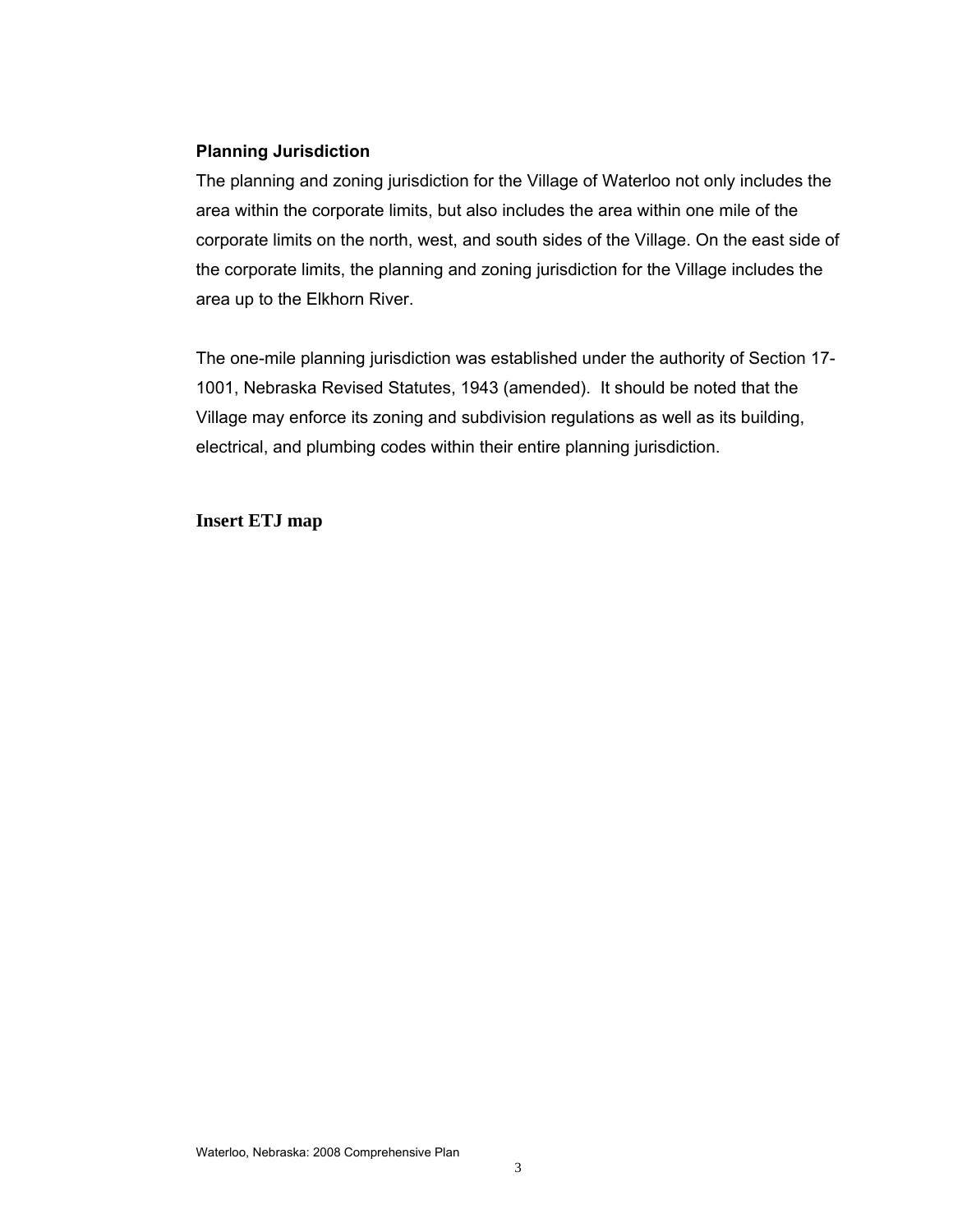#### **COMMUNITY PROFILE**

#### ►**ENVIRONMENTAL FEATURES**

#### **Location**

The Village of Waterloo, Nebraska is located in the southwest edge of Douglas County, Nebraska. The Community is situated twenty (20) miles from downtown Omaha and approximately one-half (1/2) mile southeast of the intersection of U.S. Highway 275 and State Highway 64.

#### **Climate**

The climate of Waterloo is similar to the climate of Nebraska and the entire Great Plains Region. Generally, the climate is



hot during the summer months and cold during the winter months. The average annual precipitation for the area is 27 inches with approximately 74 percent falling during the spring and summer months (April - September).

#### **Watersheds and Floodplains**

Waterloo is affected by the both the Elkhorn River and Platte River Watersheds as well as their tributaries. Elkhorn River is a dominant hydrologic feature affecting the Village, located on the east side, and provides all of the surface water drainage for the community and surrounding areas. Waterloo is located in and also boarded on the north, south and west sides by a floodplain and boarded to the east by a floodway. A levee was constructed around the entire community to protect it from floodwaters. Because of the floodplain, expansion will be slow. It is imperative that floodplain regulations are followed outside of the levee.

#### **Topography**

The Platte and Elkhorn River Valleys dominate Waterloo's topography. Over thousands of years, the rivers eroded and silted the valley floor where Waterloo is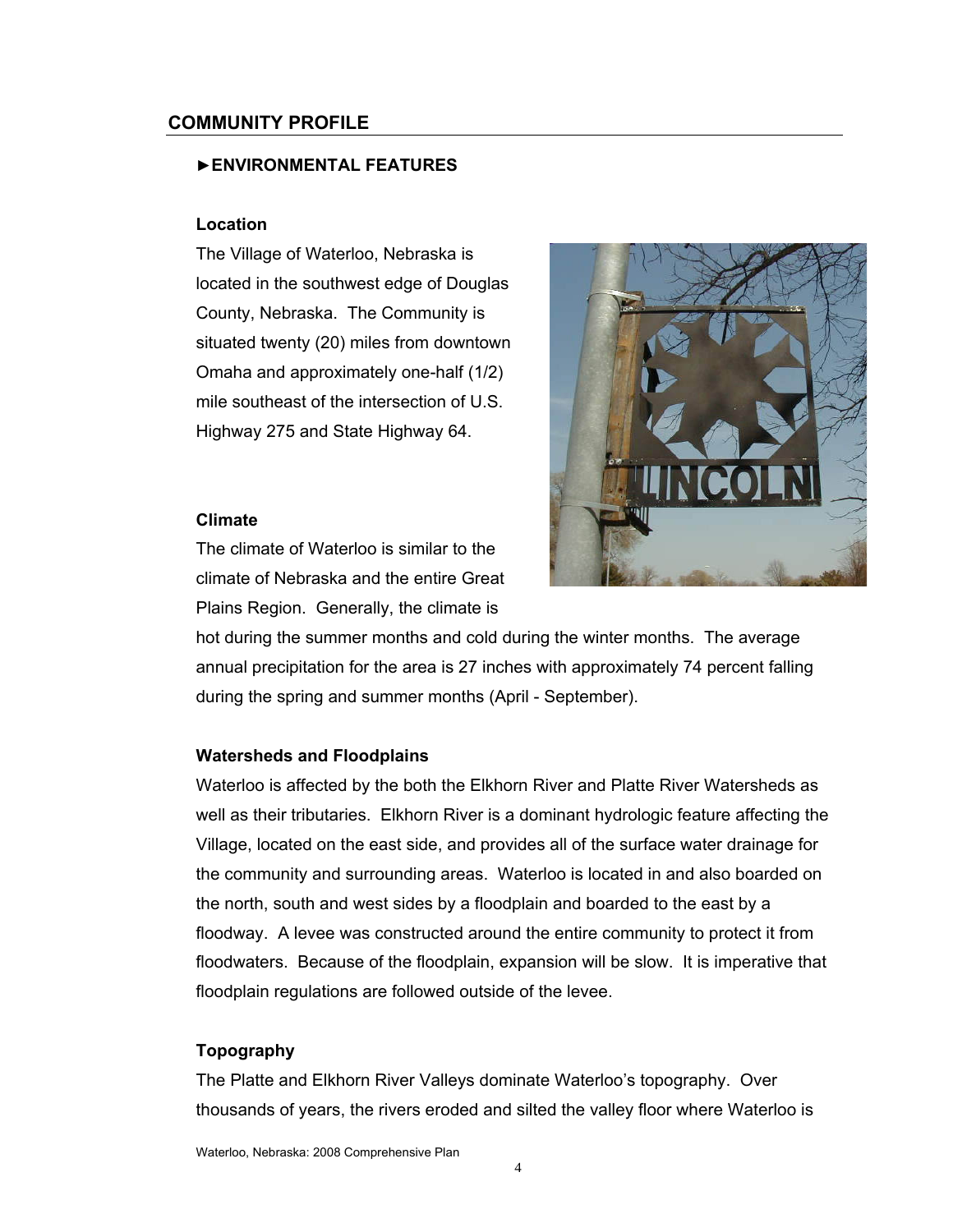now located. This caused the valley to become fairly level except for a few linear scars and depressions.

#### **Soils**

Of the six soil associations present in Douglas County, four of these associations are found in the Waterloo area. These soil associations include the following: Ponca-Ida, Marshall-Ponca, Cass-Inavale-Wann, and Gibbon-Eudora-Wabash. A brief definition of each of these soil associations is listed below:

Ponca-Ida: Deep well drained, strongly sloping to steep silty soils on the bluffs adjacent to the Elkhorn River Valley.

Marshall-Ponca: Deep, well drained, nearly level to moderately steep silty soils on loess uplands.

Cass-Inavale-Wann: Deep, somewhat excessively drained to somewhat poorly drained, nearly level loamy and sandy soils on bottomland along the Platte and Elkhorn Rivers.

Gibbon-Eudora-Wabash: Deep poorly drained to well drained, nearly level silty and clayey soils on bottom land along the Platte and Elkhorn Rivers.

#### **History**

The first settlers began to arrive to the Waterloo area around 1859. However, it was not until 1863 that the land was settled under the Homestead and Preemption Law. This first settlement was located west of the existing viaduct and south of the existing railroad tracks.

During the mid- to late-1860s more development was taking place in the area. This development included a post office and library that were being operated out of John Logan's home. In addition to the post office and library, Elias Kelsey constructed a water-powered grain mill on the west bank of the Elkhorn River.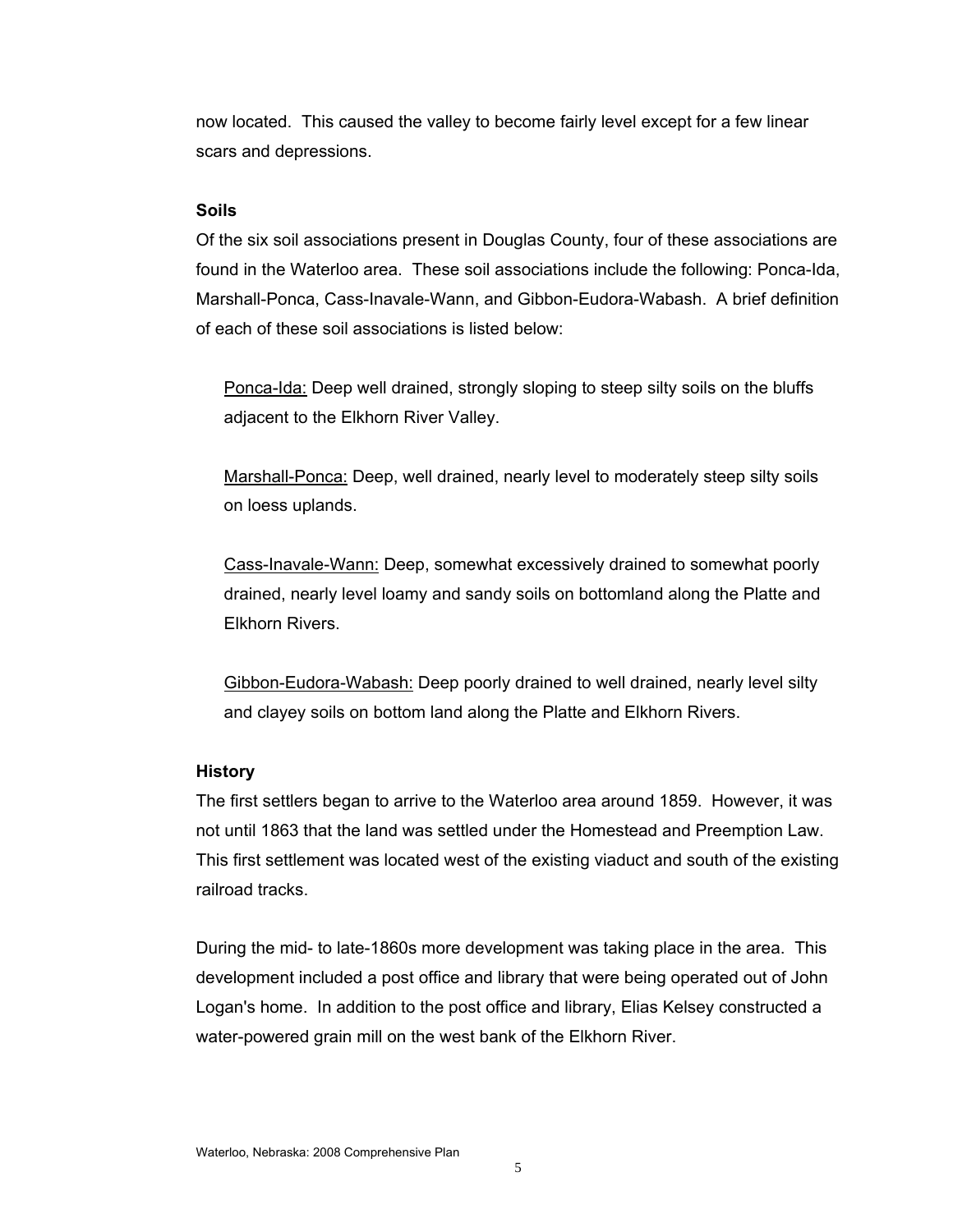In 1871, John Logan and Elias Kelsey became the founders of the Village of Waterloo and the first plat was laid out. That same year a new school was built in the Village. By the mid-1870s more platting had taken place and the first newspaper was published.

Development and business growth continued during the early 1880s. In 1883, the third petition was circulated to incorporate the Village. The petition was approved, and the first Board of Trustees was established later that year. On April 1, 1884, the first election was held in the Village.

#### ►**POPULATION**

This section of the Comprehensive Plan discusses historical demographic patterns, analyses current population trends and identifies needs that may arise as a result of demographic change.

#### **Population Characteristics**

According to the 2000 U.S. Census, Waterloo's population was 459. There were 126 households with an average of 2.51 persons per household while 75.1% of the population is white. Waterloo's population has generally shown moderate change since 1910, with the exception of a 35% increase in 1960 when it recorded its highest population of 516. Two circumstances that have affected Waterloo are: the proximity to the Omaha/ Council Bluffs Metropolitan area and access to major U.S. and State Highways.

The U.S. Census shows an estimated population of 506 in 2005, an increase of 10.2% from the year 2000. However, it is assumed that the 2005 Census estimates for Waterloo is a bit low. In 2003, the Village annexed 61 homes as part of a subdivision that was not yet complete. It is believed that this would not have been included in the Census' estimates. By taking the average household size (according to the 2000 U.S. Census) and multiplying it by the number of housing permits issued (through December of 2006) by the Village plus the number of new homes annexed, the Village has a population of approximately 746 at the end of 2006, a 62.5%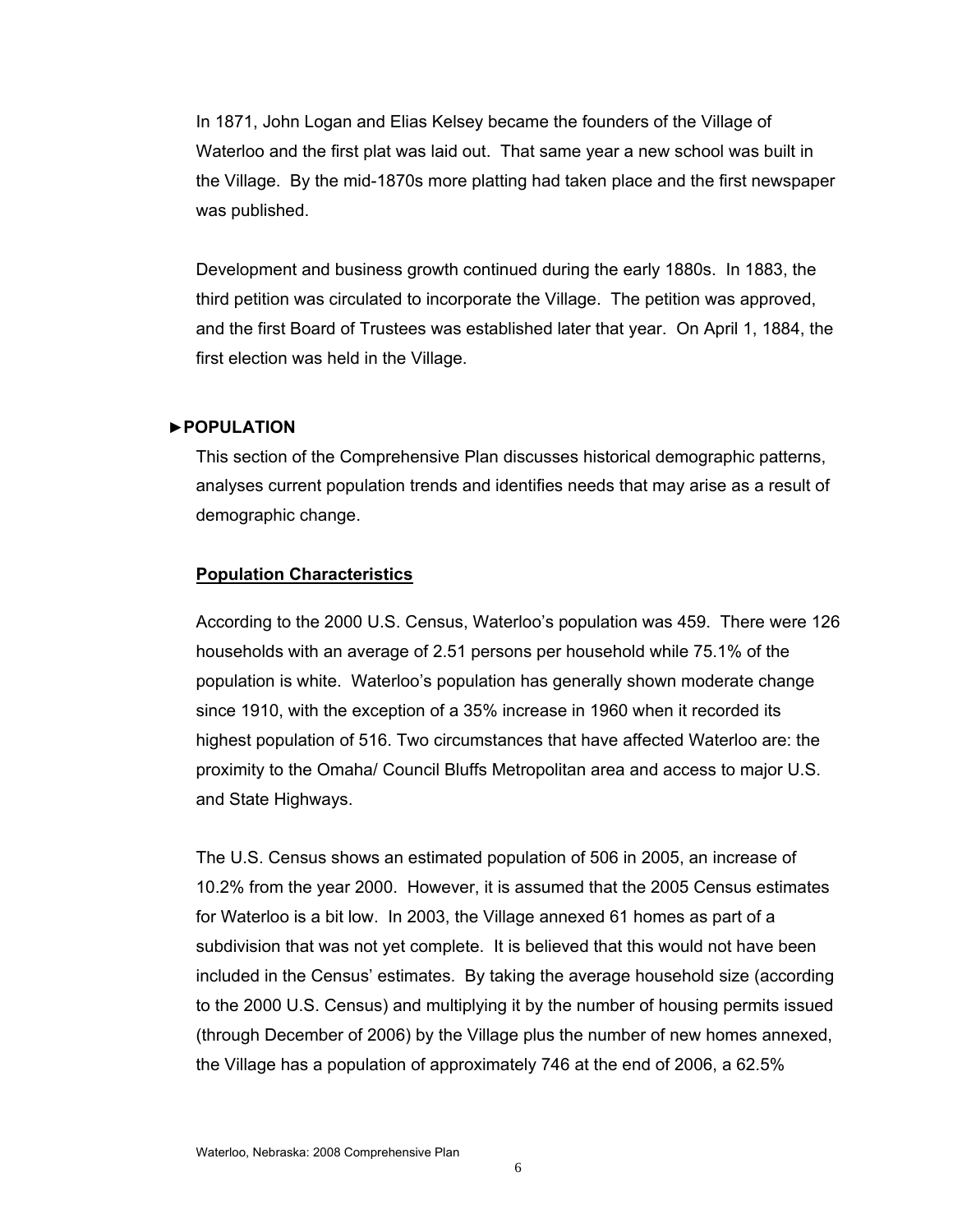increase from 2000. The only way to verify a count would be to complete a survey of the entire community or wait until the 2010 Census.



# **Graph 1: Population Changes: 1910 – 2005**

In 2000, the median age of the population in Waterloo was 39.5, the Nebraska and national median ages were 35.3 years. Over 9.6% of the Waterloo population is aged 25-34 years. Ages 25-54 make up 45.3% of Waterloo's population, a significant figure since many small rural communities in Nebraska have much greater percentages of residents over 65 years of age. However, the large percentage of residents in the 45-54 (18.7%) age groups indicates a need for more retirement housing in Waterloo in the future as well as other programs to assist an aging population. The large percentage of the population under 19 years of age (30.5%) also indicates a need for more affordable housing choices as those demographic groups age. Waterloo's demographic breakdown shows that of a growing bedroom community with growing needs.

The age structure in Waterloo is about average when compared to other smaller communities in Nebraska. In 2000, the median age in Waterloo was 39.5 years compared to 36.07 years, in 1990, and to 32.61 years, in 1980. Thus, the median age of the residents of Waterloo is increasing. An analysis of the age structure from

Source: U.S. Census Bureau \*2005 population is an estimate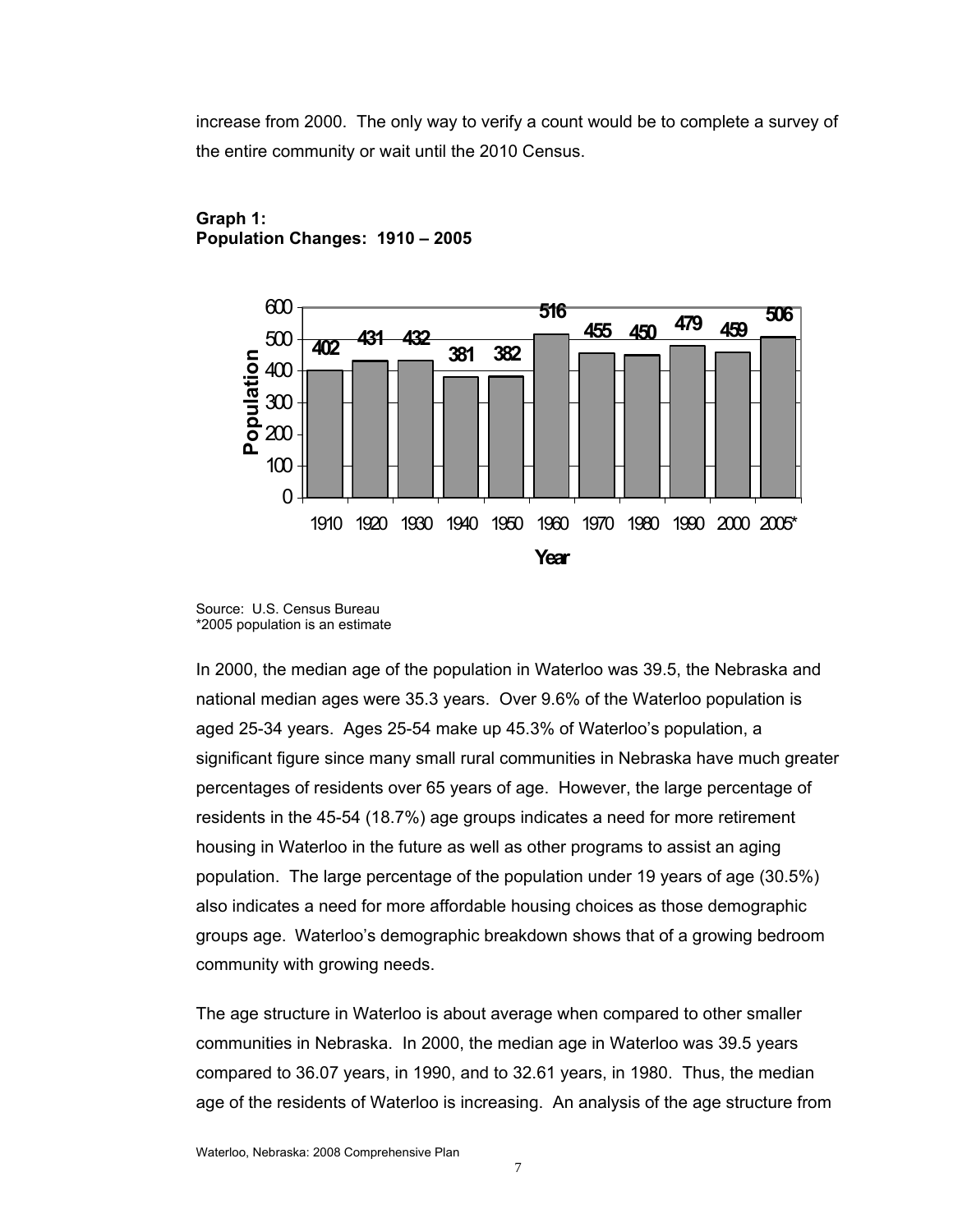1980, 1990, and 2000 shows a continued and slight increase in the 0 - 4 age cohort. The age group 20 – 34 has continued to decline in population from 1980 to 2000.



#### **Graph 2: Waterloo Demographics by Age: 2000**

Graph 3 shows Waterloo's population in 1980, 1990, 2000, and 2005 as compared to the other communities in Douglas County. Waterloo's population in 1980 was 450 people and showed an increase of 6.4% to 479 people in 1990. The 2000 U.S. Census indicated a 4.18% decrease from the 1990 population figure to 459 people. It is estimated that the population increased from 2000 to 2005 by 10.2%. During the time period from 1980 to 2005, Waterloo had an overall population increase of 12.4% or 56 people. Most other communities around Waterloo have been experiencing rapid growth.

# **Graph 3: Population Trends: 1980 - 2005 (estimated)**

Source: U.S. Census Bureau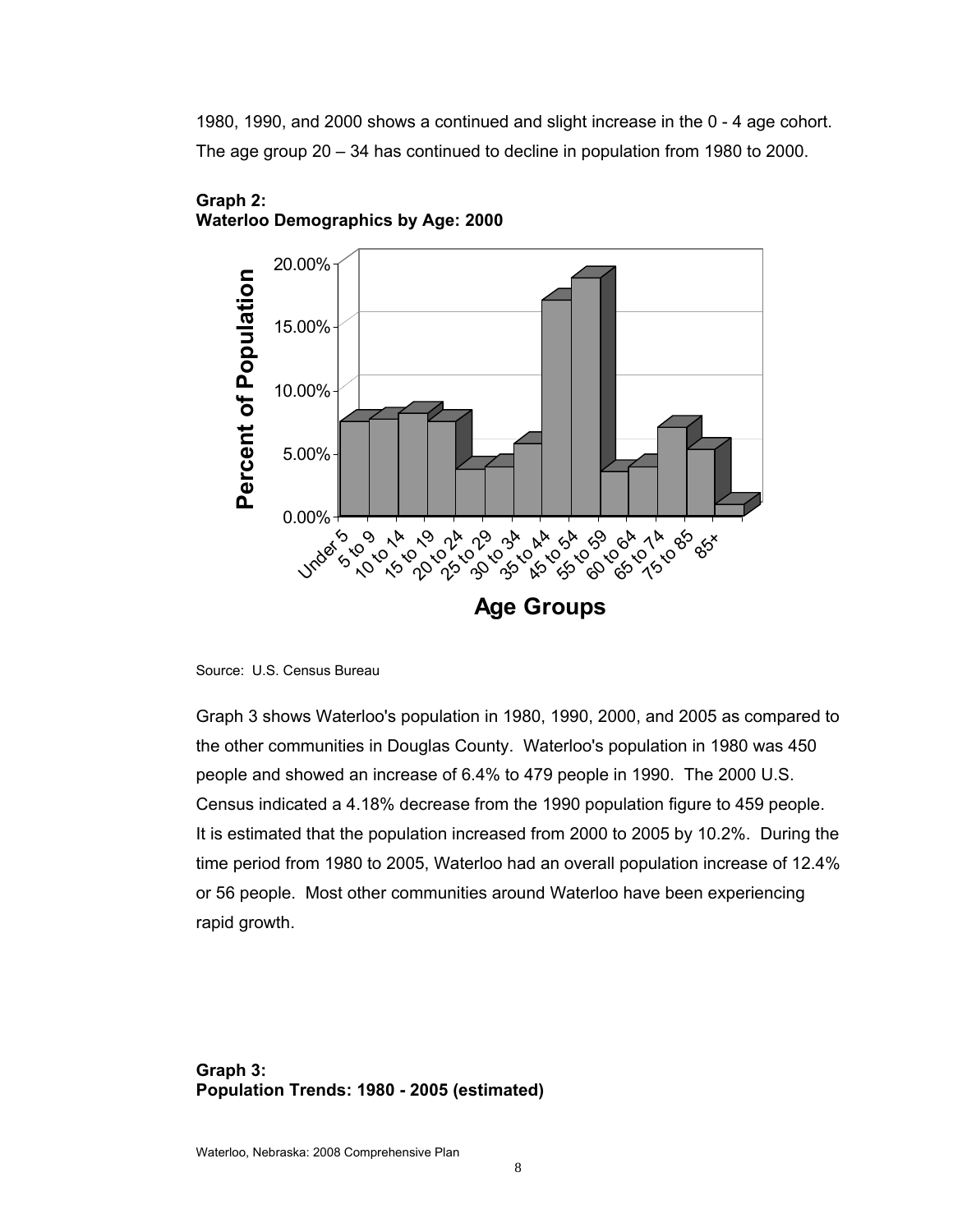

Source: U.S. Census Bureau

**\***Between 1990 – 2000, Elkhorn grew by 334% according to the 2000 U.S. Census

#### **Population Projections**

The basic assumption of population projections is that the growth and development of Waterloo is related to the growth and development of the larger area of which it is a part. The U.S. Census Bureau puts Waterloo's 2000 population at 459 and estimates the 2005 population to be 506. In-migration occurs as more housing choices become available within the community, creating a bedroom community, drawing high and middle-income residents. The continued outward growth in the Omaha metro will continue to increase housing development in and around Waterloo and neighboring communities. The trend of demographic change from rural to bedroom community will undoubtedly continue. Many of the surrounding communities have had substantial growth in the past 25 years (see Graph 3).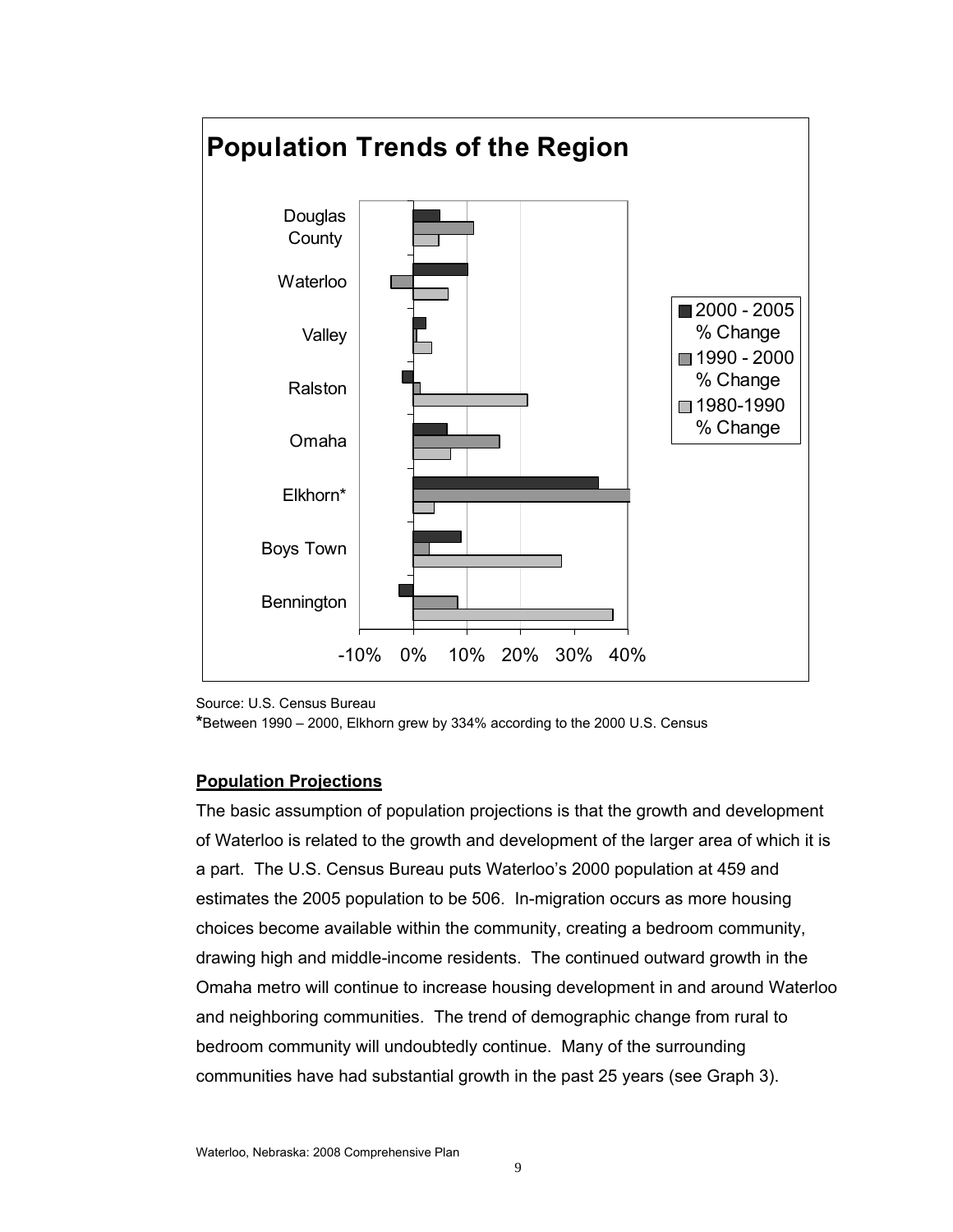Graph 4 uses the 2000 Census count of 459 people and shows 3 scenarios of growth. Scenario 1: Assuming 10% growth over the next two decades, Waterloo can assume a population of 505 in 2010, 556 in 2020, and 612 in 2030. Scenario 2: A more moderate increase of 5% would yield populations of 482 in 2010, 506 in 2020, and 531 in 2030. This growth is more balanced and allows the community to keep pace. Scenario 3: This scenario depicts negative growth of 5% - 436 in 2010, 412 in 2020 and 387 in 2030.

#### **Graph 4:**





Source: U.S. Census Bureau

#### ►**HOUSING**

Housing is an important factor when addressing a number of issues, including potential housing shortages and surpluses, quality of life, age and value of existing housing stock, land use, as well as many other factors. This housing section will look at some of the basics involving housing for Waterloo. By providing information on the housing trends occurring in Waterloo, this section will provide a foundation to build on for future housing needs. After the last Census in 2000, the Village of Waterloo annexed a residential area that will definitely increase the housing numbers. The only way to verify a count would be to complete a survey of the entire community or wait until the 2010 Census.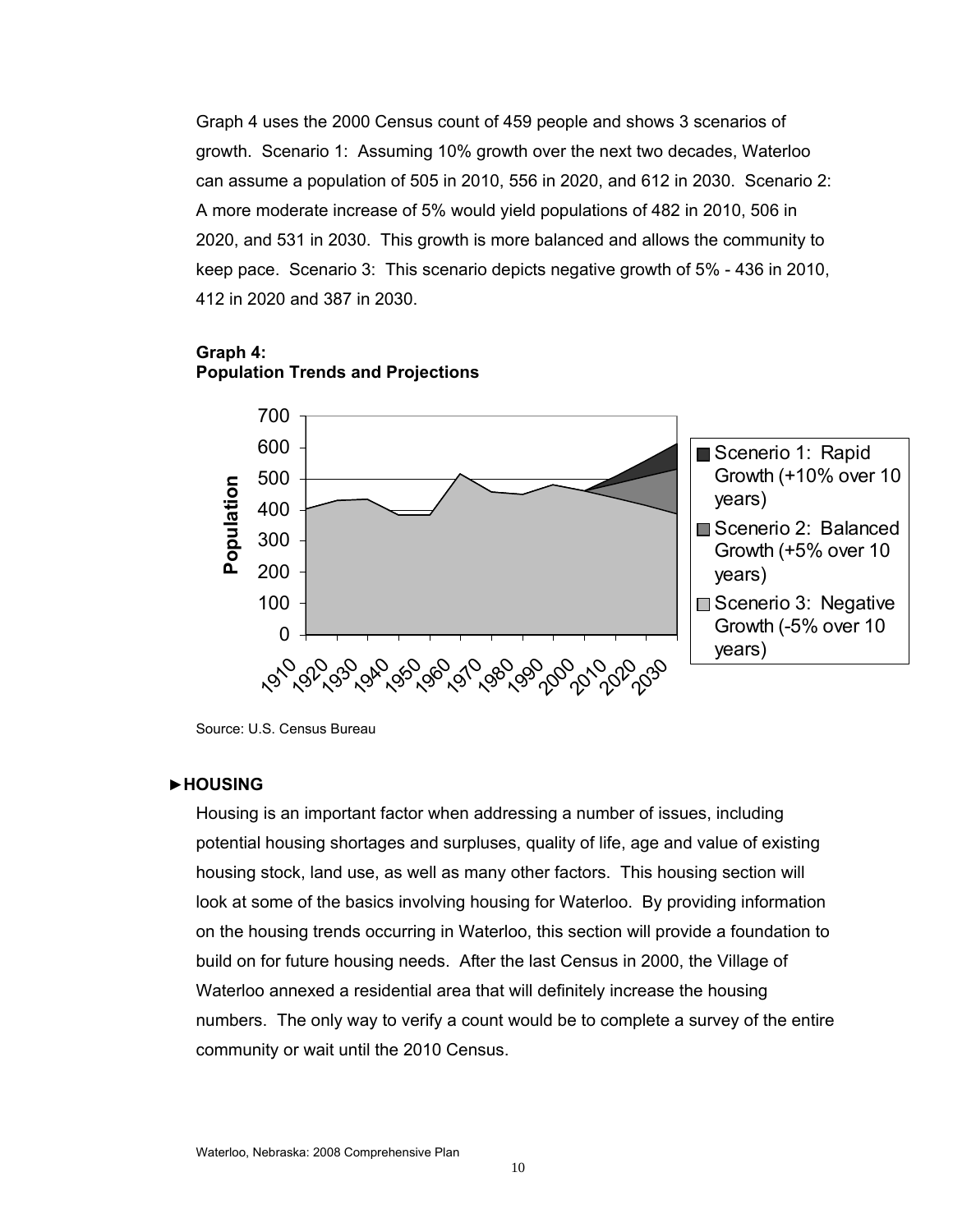City building permits indicate that 46 (single and duplex) homes were built from March 2000 to January 2007 and that 61 homes and 1 apartment complex were annexed in 2003. This creates a total of 298 housing units in the Village of Waterloo by the end of 2006.



*Homes at River Road: a mix of new single and multi-family homes.*

Graph 5 examines the age of the existing housing stock. The 2000 U.S. Census indicates there were 189 houses in Waterloo as of

March 2000. Of these housing units, 101 (53.4%) were built before 1940. Between 1940 and 1990 there were 74 (37%) housing units built. This increase in housing construction correlates with the major growth in population that occurred in that time (see Table 2). Only 14 (7.4%) were built between 1990 and March of 2000. Over half are over 65 years old, with a median age of 1940, on representing an aging housing stock. However, since March 2000, the Village has annexed areas containing new subdivisions, which will greatly increase the number of homes in the Village but also the median age of the housing.

**Graph 5:**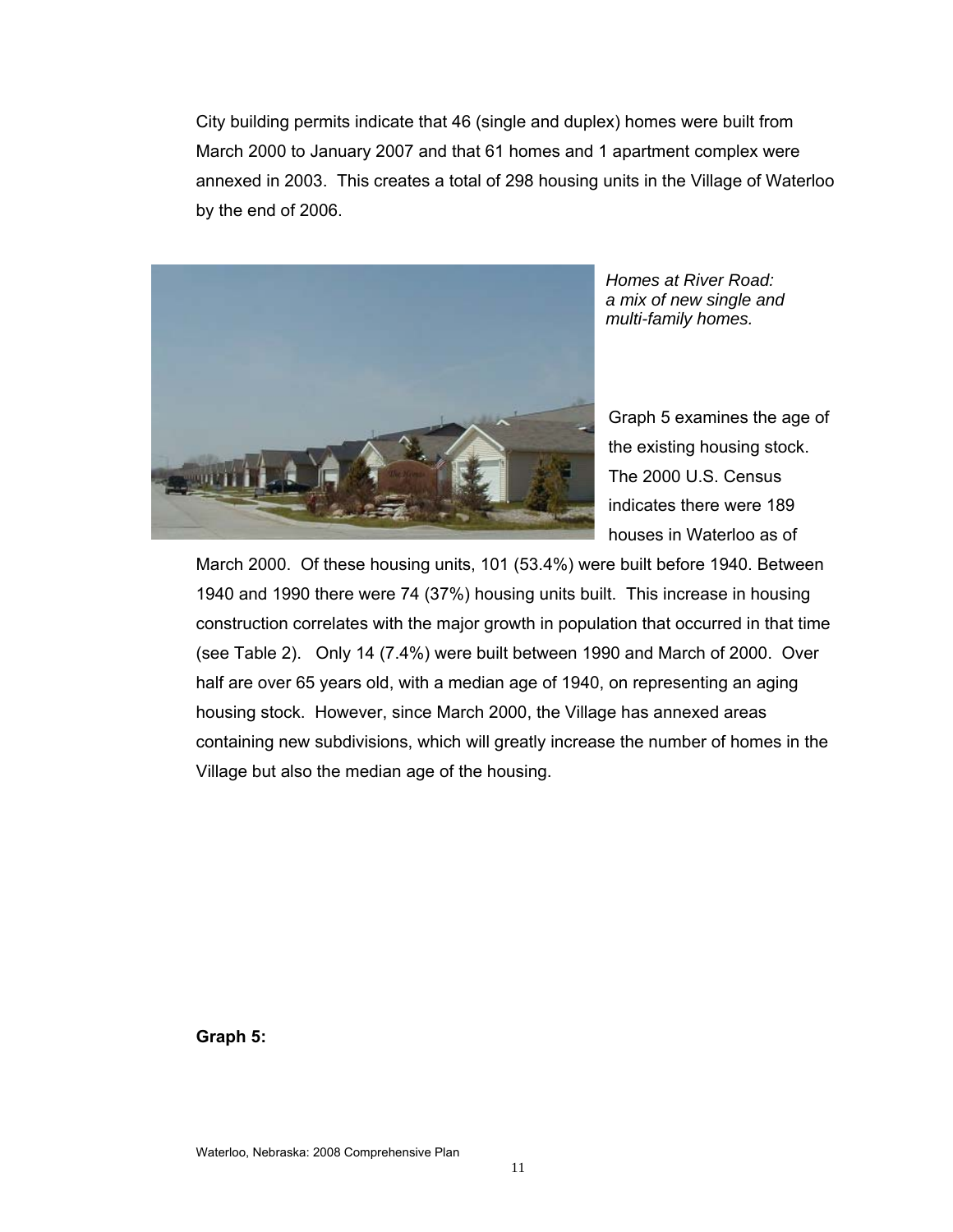

Source: U.S. Census Bureau

The data indicates a need to identify the older housing stock and maintain the property or replace the property when and if major deterioration begins. Good housing stock will be necessary if the community desires to continue to grow in the future. To accomplish this, the Village should complete a housing survey to identify the general condition of all existing properties with awareness on homes that are currently in a state of deterioration. After these areas are identified, the properties need to either be brought up to current building standards or replaced with new infill housing. Maintaining a good housing stock will be a major determinate in Waterloo's ability to meet potential demand for housing in the future.



The total number of housing units was 202 units in 1980, however by 1990 this figure had fallen to 188 units and rose to 189 in 2000. Thus, between 1980 and 2000, Waterloo experienced a decrease in its total number of housing units. The make-up of the housing units in Table 1 coincides with the data in Graph 5, which indicated a limited amount of

new housing construction between 1980 and 1990. It should also be noted that the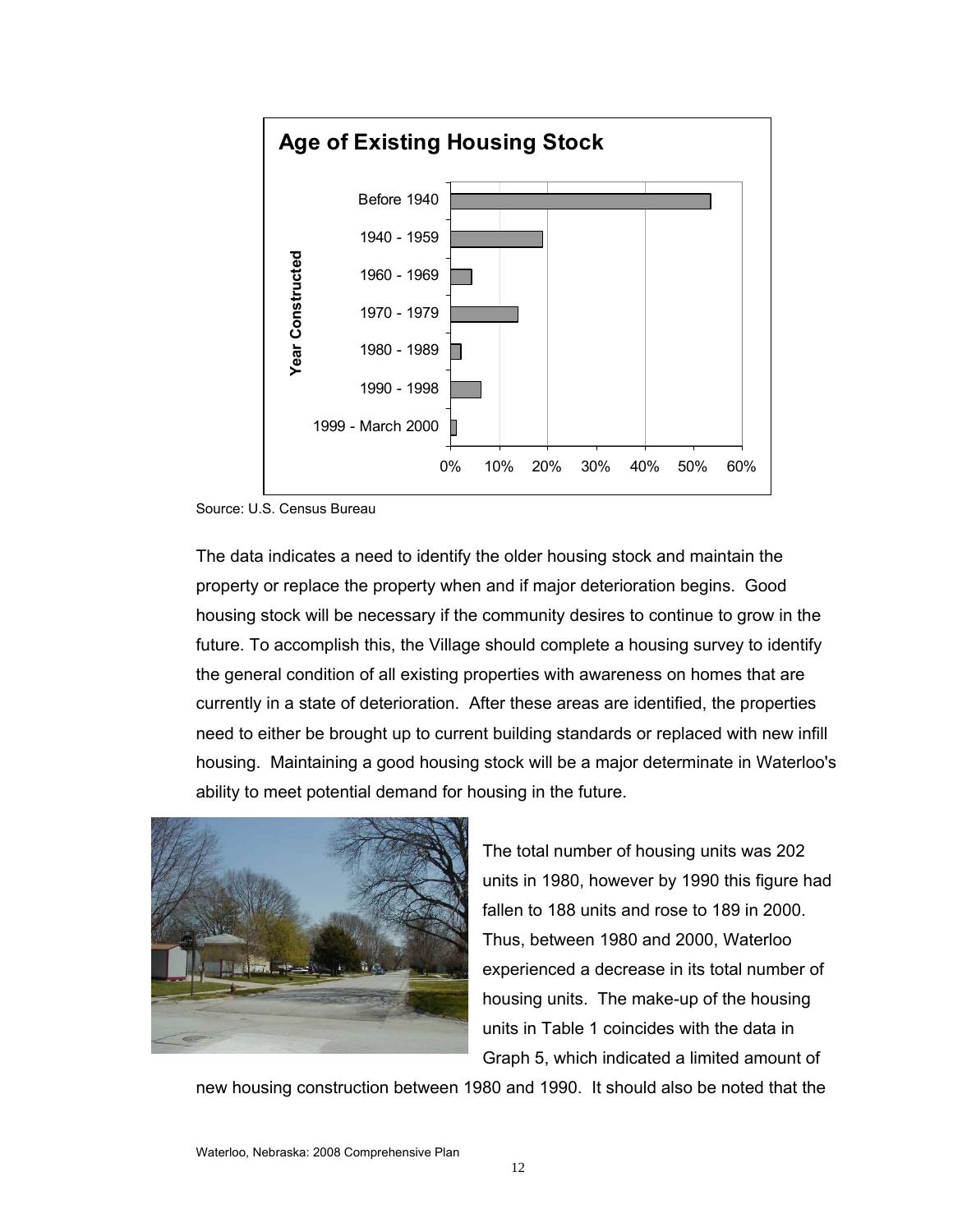decline in the number of housing units that occurred between 1980 and 1990 is most likely primarily due to the demolition of older, deteriorated structures, which were built prior to 1940. Floodwaters have affected the community numerous times causing some homes to be removed.

| <b>Number of Units in</b><br><b>Structure</b> |     | 1980   |                | 1990   |          | 2000   |
|-----------------------------------------------|-----|--------|----------------|--------|----------|--------|
| 1 Unit                                        | 174 | 86.1%  | 169            | 89.9%  | 175      | 92.6%  |
| 2 Units                                       | 11  | 5.4%   | 5              | 2.7%   | 2        | 1.0%   |
| $3-4$ Units                                   | 9   | 4.5%   | 4              | 2.1%   | 6        | 3.2%   |
| 5+ Units                                      | 8   | 4.0%   | 8              | 4.3%   | 6        | 3.2%   |
| Mobile Home Units                             | 0   | 0.0%   | 0              | 0.0%   | $\Omega$ | 0.0%   |
| Other                                         | 0   | 0.0%   | $\overline{2}$ | 1.0%   | $\Omega$ | 0.0%   |
| <b>Total Housing Units</b>                    | 202 | 100.0% | 188            | 100.0% | 189      | 100.0% |

#### **Table 1: Housing Stock Profile: 1980 - 2000**

Source: U.S. Census Bureau

Table 2 shows that Waterloo's entire population from 1980 – 2000 has been in households with no segment of the population residing in-group quarters (nursing homes, etc.). Total number of households has continued to increase since 1980. Correlated to this increase, Waterloo also experienced an increase in the number of families from 1980 to 1990 but then lost that same number of families in 2000. The increase in households and decrease in families from 1990 to 2000 shows the growing trend of cohabitating. It should be noted that the overall increase in the number of households are positive indicators for Waterloo's continued growth potential assuming these trends continue.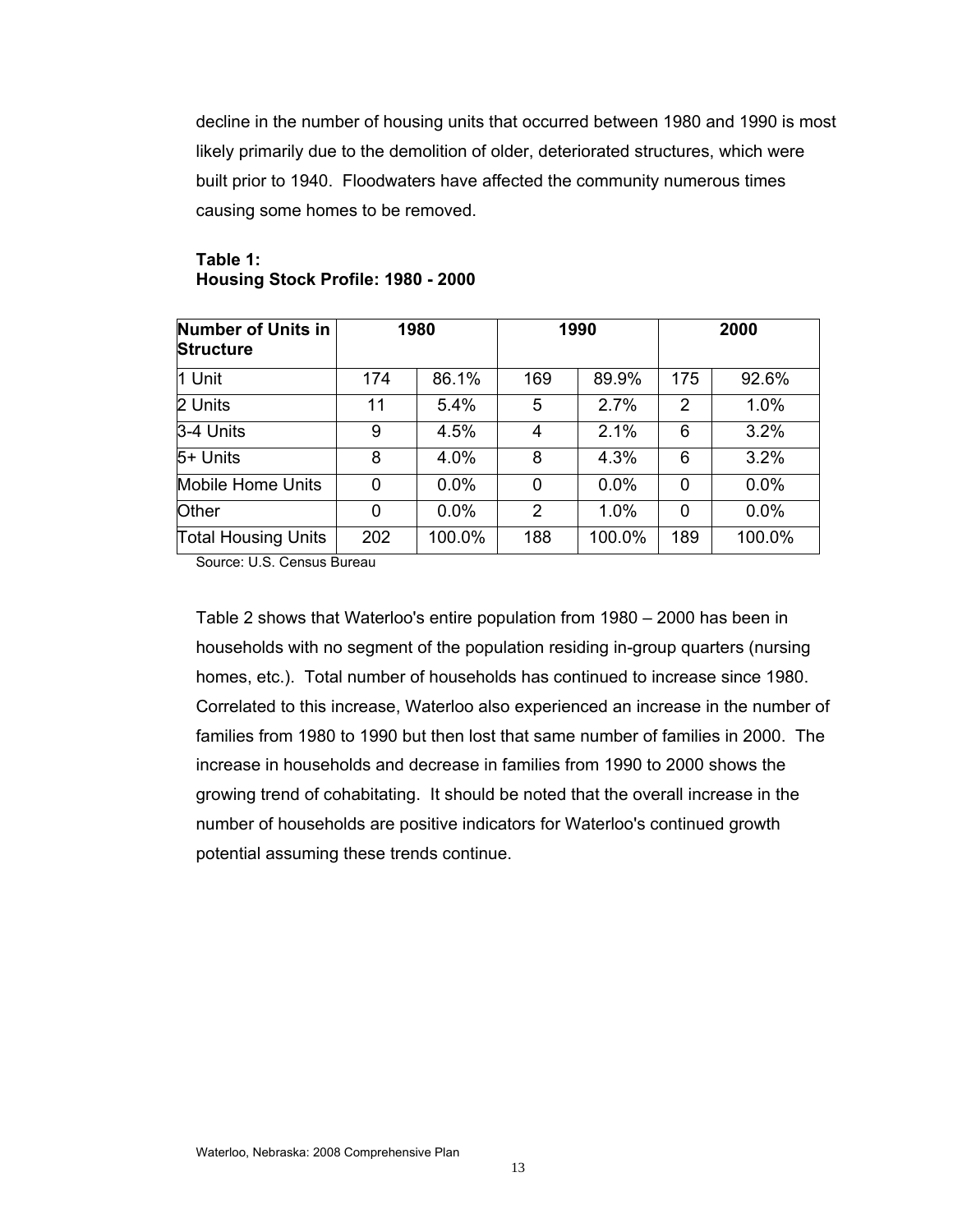|                             | 1980 | 1990 | 2000 |
|-----------------------------|------|------|------|
| <b>Total Population</b>     | 450  | 479  | 459  |
| <b>Household Population</b> | 450  | 479  | 459  |
| <b>Group Quarters</b>       |      | 0    |      |
| Number of Households        | 169  | 180  | 183  |
| Average Household Size      | 2.66 | 2.66 | 2.51 |
| Number of Families          | 126  | 141  | 125  |

#### **Table 2: Household Population: 1980 – 2000**

Source: U.S. Census Bureau

Graph 6 indicates the housing values for specified property owners in Waterloo. The 2000 U.S. Census shows that 81% of the homes are valued at \$50,000 or more, a big shift from previous years. As of the 2000 U.S. Census, Waterloo has no homes valued at more than \$200,000 (the median value of the new homes located in River Road Subdivision is \$200,000, which gives the Village a more diverse value in housing). The shift in median housing value is also dramatic. In 1990 the median housing value was \$45,200, however by 2000 this figure had increased to \$75,500, an increase of approximately 67%.





Source: U.S. Census Bureau

Table 3 looks at housing unit occupancy and tenure status. The ratio of owneroccupied housing units to renter-occupied housing has changed very little since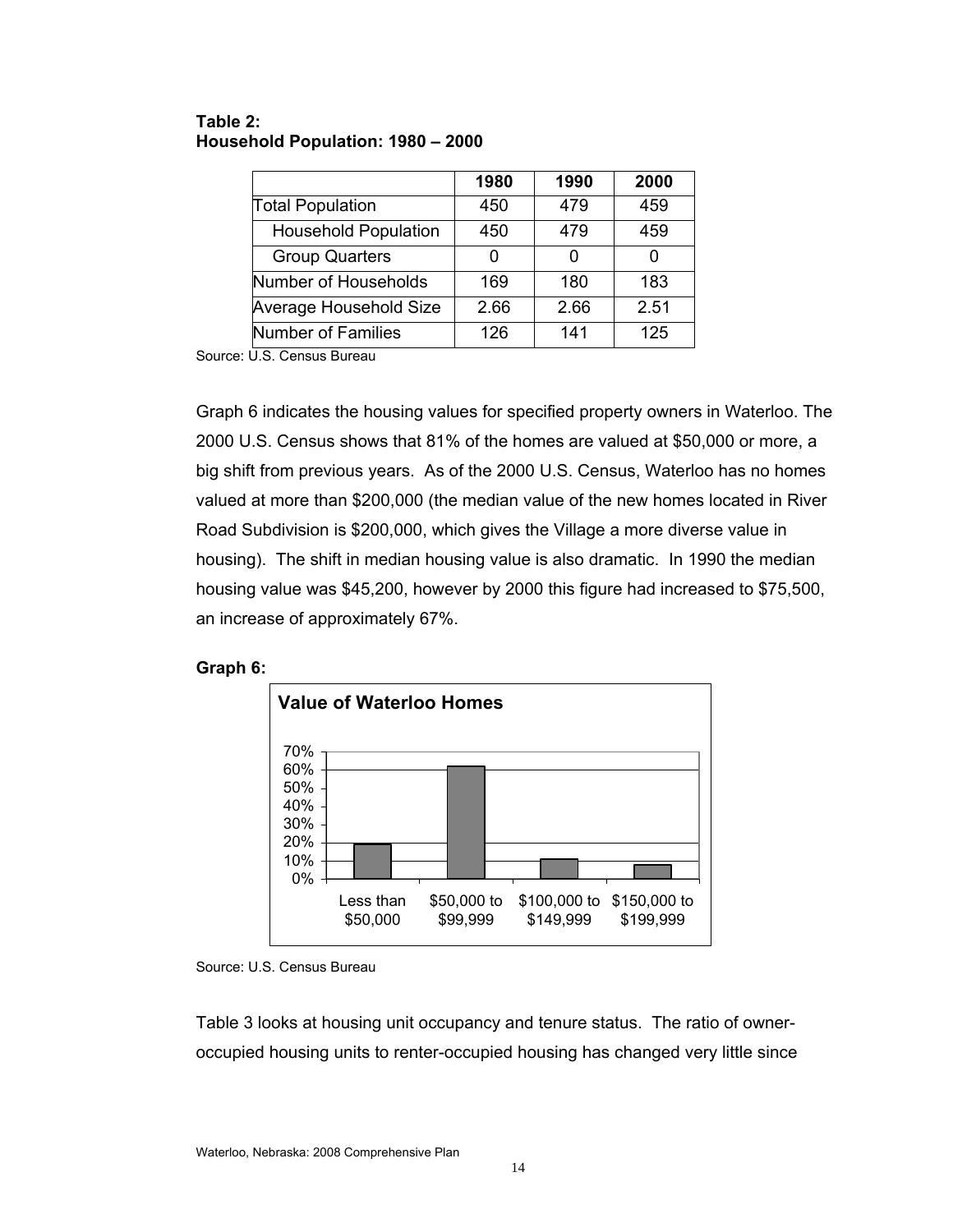1990. This reflects the slow turn over and small availability of owner occupied homes.

# **Table 3: Housings Units by Occupancy and Tenure: 1990 - 2000**

|                                             | 1990     | 2000     |
|---------------------------------------------|----------|----------|
| <b>Total Housing Units</b>                  | 188      | 189      |
|                                             |          |          |
| <b>Occupied Housing Units</b>               | 180      | 181      |
| <b>Percent</b>                              | 95.7%    | 96.3%    |
| <b>Vacant Housing Units</b>                 | 8        | 8        |
| <b>Percent</b>                              | 4.3%     | 3.7%     |
|                                             |          |          |
| Owner Occupied Housing Units                | 136      | 137      |
| Percent                                     | 75.6%    | 75.7%    |
| <b>Renter Occupied Housing Units</b>        | 44       | 44       |
| Percent                                     | 24.4%    | 24.3%    |
|                                             |          |          |
| Persons per Owner-Occupied Housing Unit     | 2.85     | 2.53     |
| Persons per Renter-Occupied Housing Unit    | 2.09     | 2.23     |
|                                             |          |          |
| Median Value, Owner Occupied Housing Unit   | \$45,200 | \$75,500 |
| Contract Rent, Renter Occupied Housing Unit | \$269    | \$415    |
| Carrosa: LLC, Canaria Drivaari              |          |          |

Source: U.S. Census Bureau

The housing vacancy rates have also been steady for 3 decades. Waterloo's vacant housing rate of 4.2% is lower than that of Nebraska (7.8%) and of the Nation (9%). Waterloo is showing the signs of having a strong housing market, given that an ideal vacancy rate is typically between 4.0 and 5.0% to allow for turnover and choice of housing units.

From 1990 – 2000, persons per owner occupied housing decreased to 2.53 while person per renter occupied housing increased to 2.23 in 2000. Increase housing prices may be keeping families in rental units.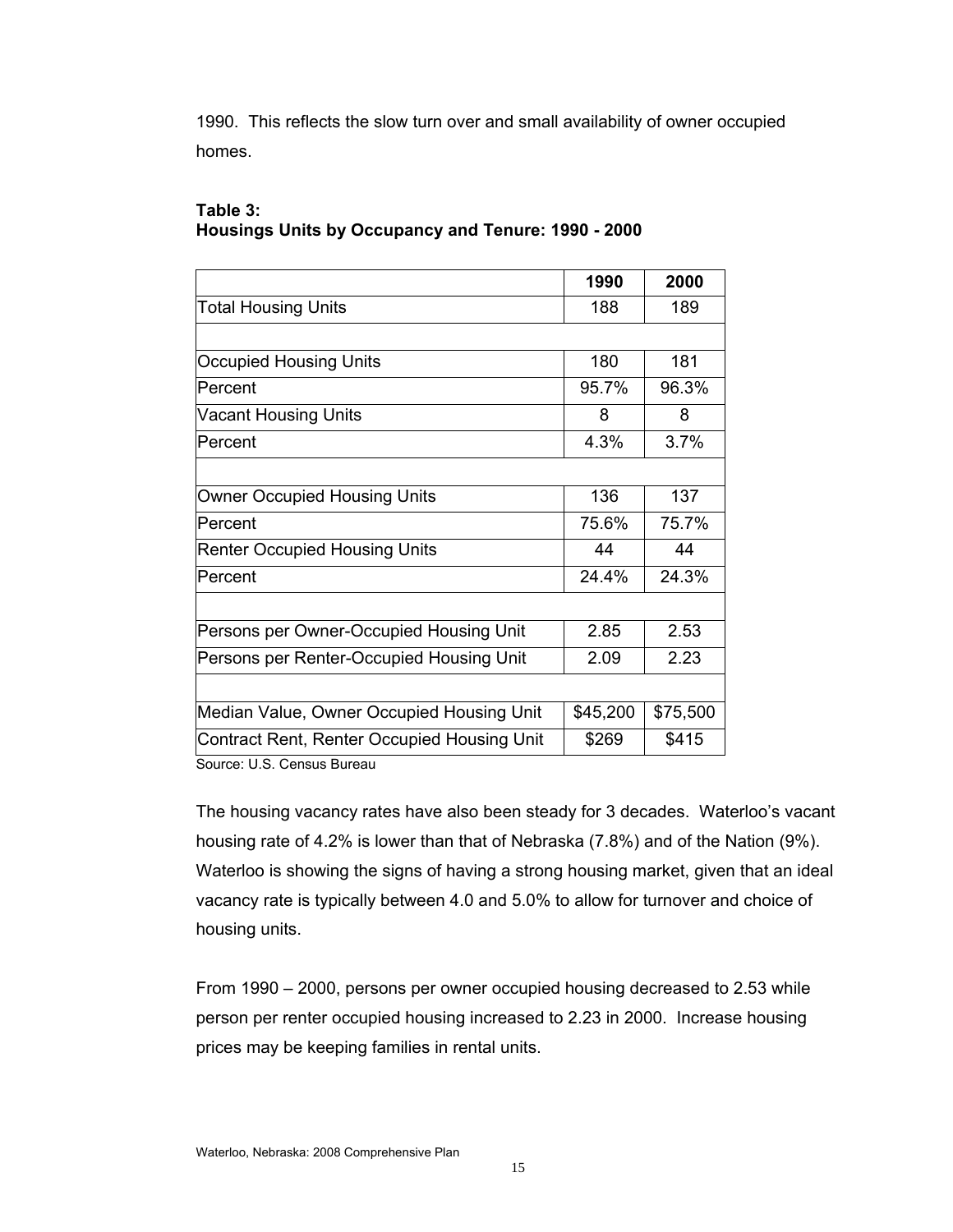The median housing value and rent changed greatly from 1990 to 2000. In 1990, the median housing value was \$45,200. However, by 2000 this figure had greatly increased to \$75,500, a 67% increase in value.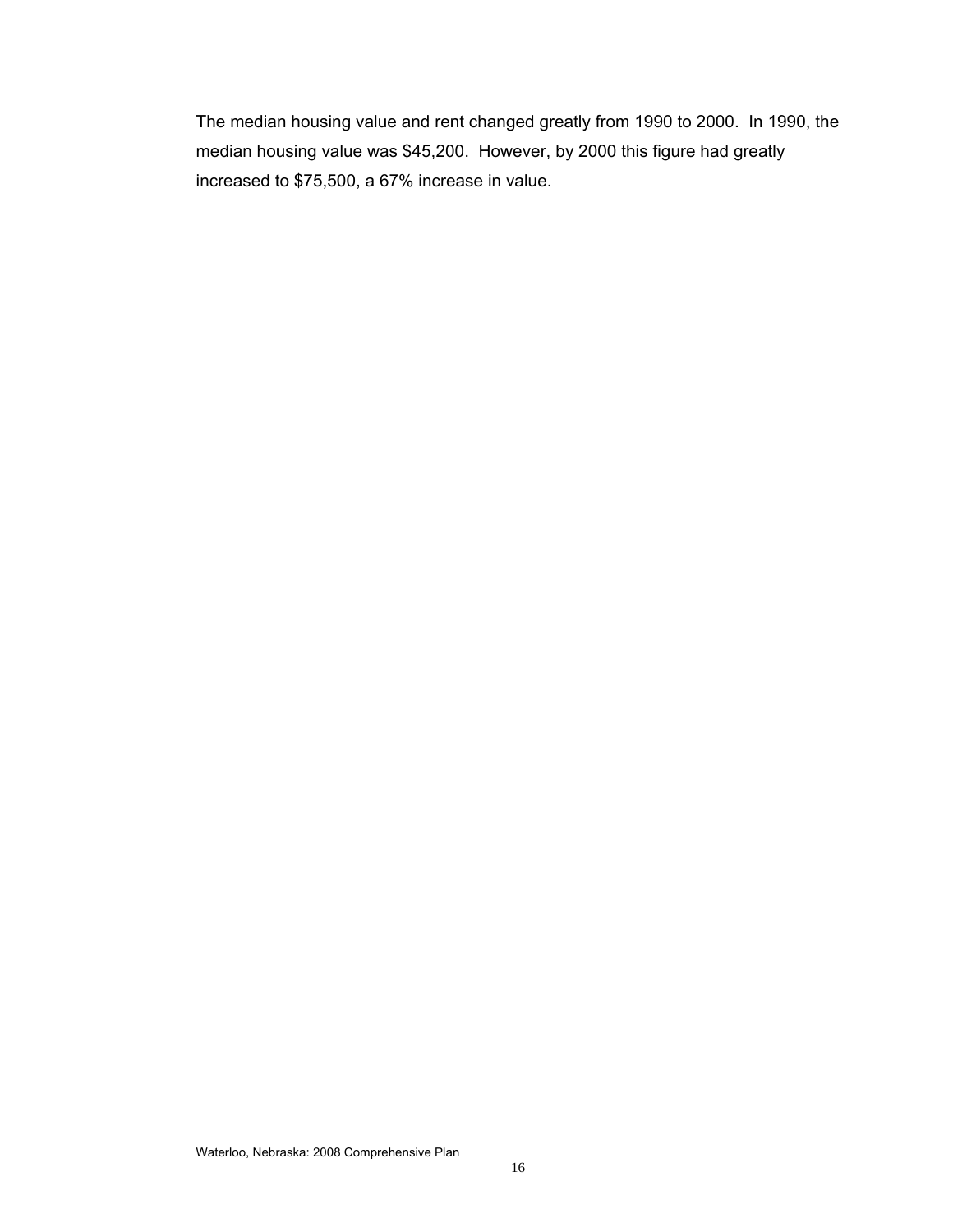#### ►**ECONOMY**

This section discusses the economic and employment elements that make up the community structure within Waterloo. Specifically, this section compares and contrasts the income statistics from 1990 to 2000 for the Village of Waterloo.

#### **Income**

Table 4 compares various income statistics from 1990 to 2000 for Waterloo. Specifically, this table compares income statistics (it should be noted that family income is defined as the combined income of all related individuals age 16 years or older within the household). All statistics increased by almost 50% or more from 1990 to 2000.

#### **Table 4: Income Statistics: 1980 - 2000**

|                         | 1980     | 1990     | <b>Percent</b><br>Change in<br><b>Income</b><br>1980-1990 | 2000               | <b>Percent</b><br>Change in<br><b>Income</b><br>1990-2000 |
|-------------------------|----------|----------|-----------------------------------------------------------|--------------------|-----------------------------------------------------------|
| Median Household Income | \$31,255 | \$29,722 |                                                           | $-4.90\%$ \$45,625 | 53.50%                                                    |
| Mean Household Income   | \$29,450 | \$33,877 |                                                           | 15.00% \$49,883    | 47.20%                                                    |
| Median Family Income    | \$34,411 | \$36,042 |                                                           | 4.70% \$55,156     | 53.00%                                                    |
| Per Capita Income       | \$11,516 | \$12,128 |                                                           | 5.30% \$19,089     | 57.40%                                                    |

Source: US Census Bureau

The 1999 median household income in Waterloo is higher when compared to state and national figures. The median household income in Waterloo was \$45,625 compared to \$39,250 for the State of Nebraska and \$41,994 for the nation. However, the per capita income of \$19,089 falls below the state figure of \$19,613 and the national figure of \$21,587. Although per household income is higher than the state and national average, the per capita figure is down, suggesting that wage levels are not equal to that of national averages. This indicates a need for higher paying jobs in the region. However, there are no families in Waterloo considered to be living under the poverty level, compared to 6.7% for the state and 9.2% for the nation. Graph 7 shows that nearly 18% of Waterloo households earn less than \$25,000, while 56% make \$50,000 - \$74,999.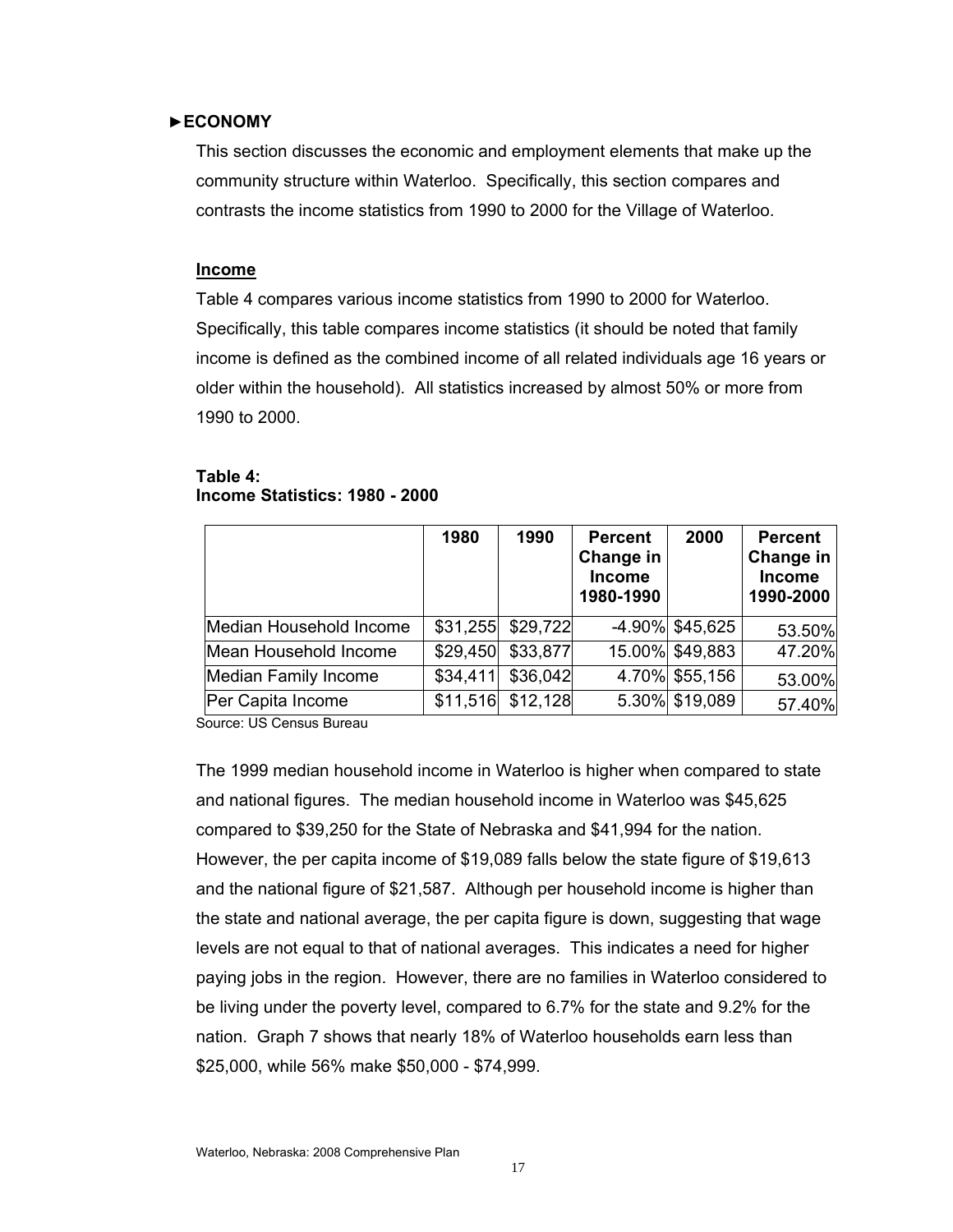**Graph 7:** 



Source: US Census Bureau

# **Education**

Waterloo is a fairly educated community with 83% of the population having obtained a high school diploma and 9.8% a bachelor's degree or higher. Those obtaining a high school diploma or higher are comparable to that of Nebraska's figures of 86.6% and 23.7% respectively.





Source: US Census Bureau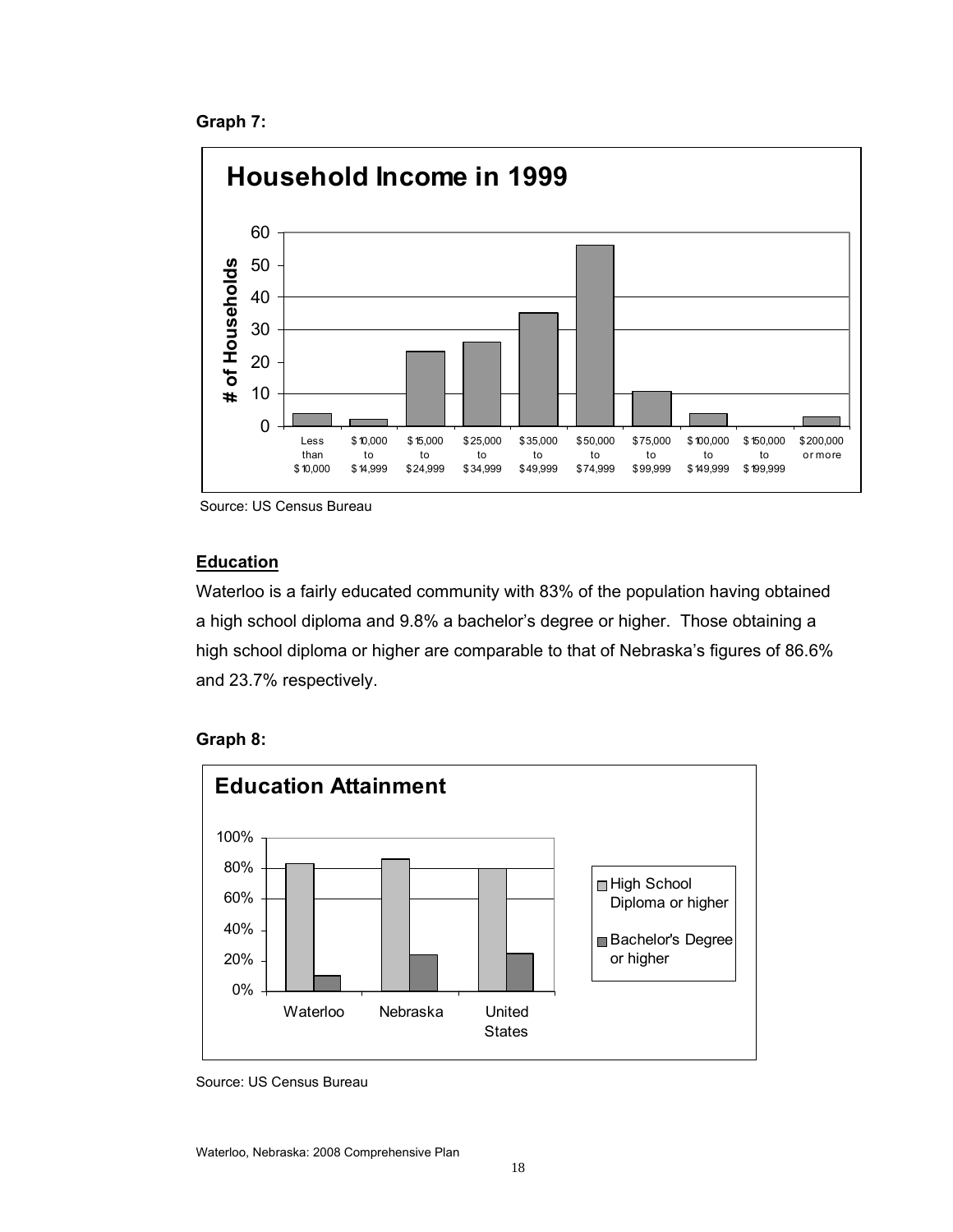Waterloo is part of the DC West School District serving portions of west Douglas County. Waterloo is fortunate to have a several premier higher education centers nearby, featuring excellent specialized trade programs within a few minutes drive. Having such quality colleges within a short distance is very beneficial for economic development, as employers look for pool of well-trained, educated individuals.

#### **Employment**

As mentioned previously, individuals in Waterloo earn less on average than the State and the national averages, despite household income being higher. Waterloo has only one major employer, which can explain this shortfall. Most of the labor force is engaged in work in the Omaha metro. Of residents aged 16 and over, 79.1% were engaged in the labor force, above the state average of 69.7% and the national average of 63.9%. The number of persons over 16 years of age that are employed decreased by 5% from 1990 to 2000. In families with children under 6 years of age, 54.8% had both parents engaged in the labor force. Of those residents aged 16 and over engaged in the labor force, 82% commute to work out side of Waterloo.



*Syngenta Seeds, Inc.: Waterloo's largest employer*

Graph 9 shows the breakdown of occupation types and suggests a bedroom community demographic trend; the largest employment by occupation is management, professional and related occupations at 23.7%, with sales

and office occupations accounting for the next greatest percentage at 23.4%. Service occupations employ 23% of the labor force and production, transportation, and material moving occupations account for 19.4% of the labor force while construction, extraction, and maintenance occupations account for 10.5%. It was reported the 0% of the labor force is employed in the agricultural sector. These figures, more than any other, show the role that Waterloo plays in the region. The vast majority of the work force is employed in jobs that are not found within Waterloo,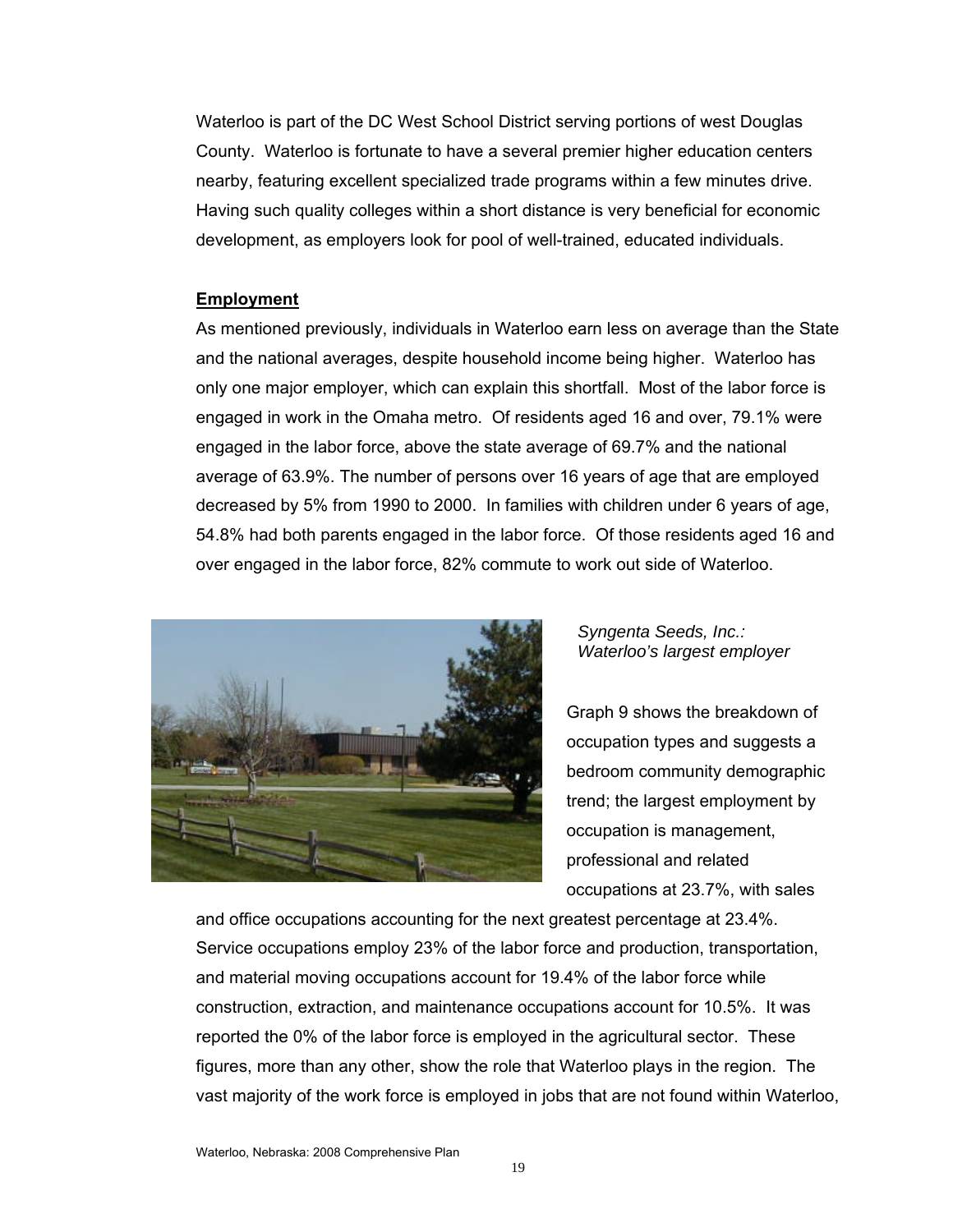and none are employed in traditional industries like farming. New job creation in Waterloo will likely be focused on commercial development.





Source: 2000 US Census Bureau

Arts, entertainment, recreation, accommodation and food service is Waterloo's biggest industry sector. Retail trade; manufacturing; educational health and social services; and transportation and warehousing, and utilities complete the top 5

industry sectors in Waterloo, accounting for 64% of the industries. Census data shows that 0% of the employment is in the information sector.

As shown in Graph 10, Waterloo's employment by industry compares well with that of the State of Nebraska. Waterloo's employment in the



educational, health and social services; information; and agriculture, forestry, fishing, hunting, and mining are significantly less than that of the State. Waterloo has a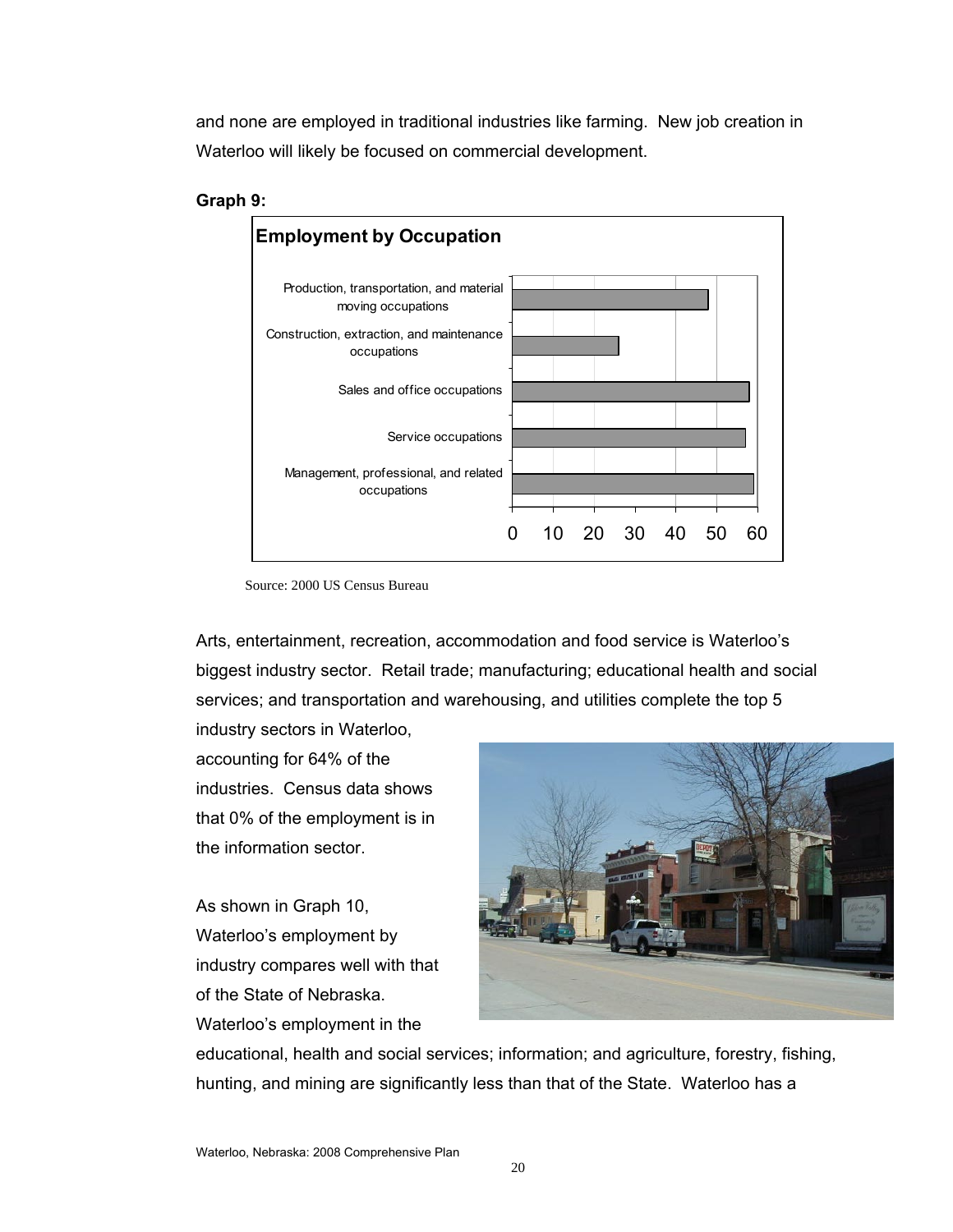surprisingly high employment in arts, entertainment, recreation, accommodation and food services industry, the largest industry of the community and higher than that of the State.



**Graph 10:** 

Source: 2000 US Census Bureau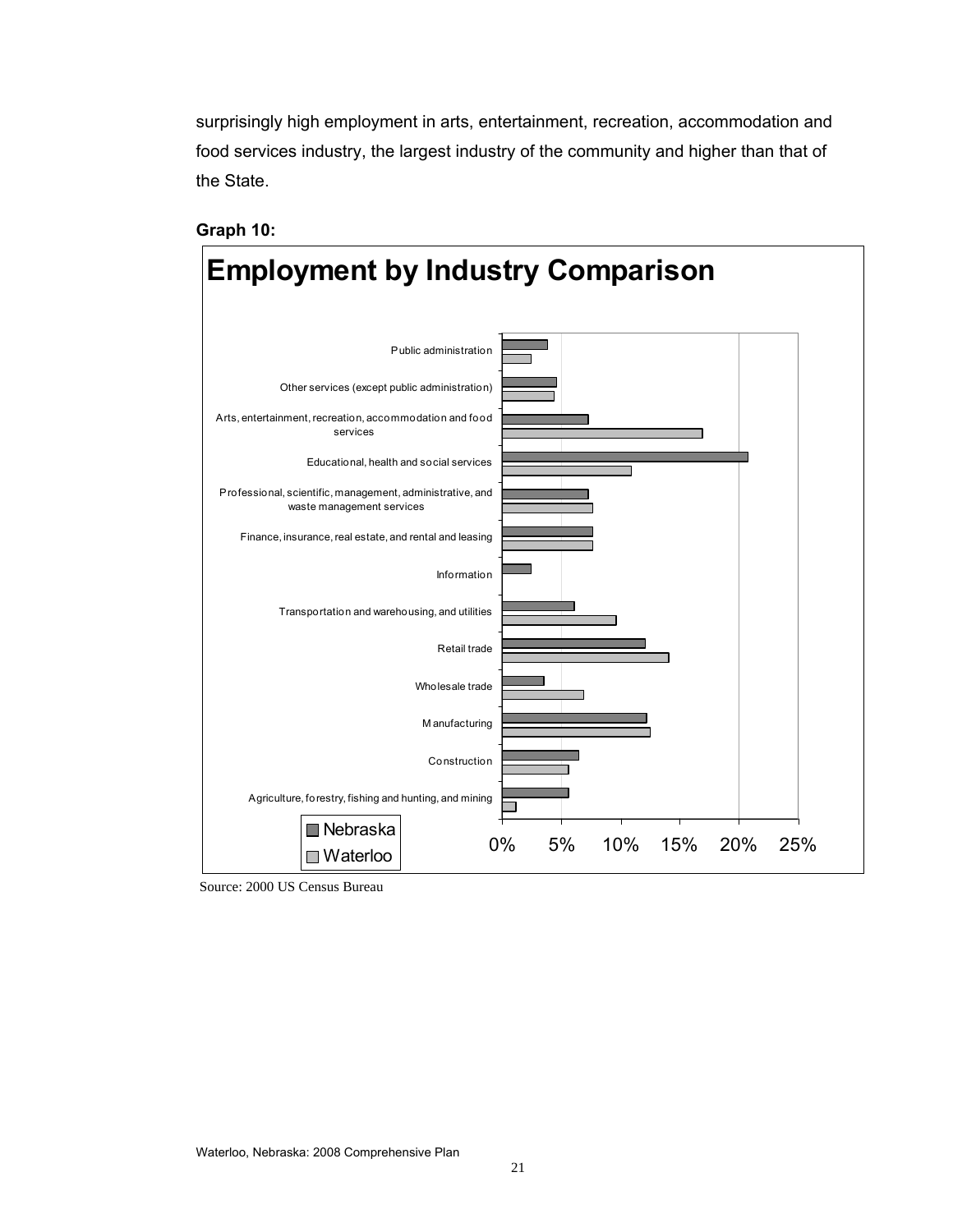# **COMMUNITY FACILITIES AND UTILITIES**

#### ►**RECREATIONAL FACILITIES**

#### **Parks**

The Village has four parks. The first park, named Memorial Park, is located between Jefferson and Madison Street between 6<sup>th</sup> and 7<sup>th</sup> Streets. Memorial Park has restrooms,

playground equipment and

a picnic shelter. The second park, named Love Park, is located just west of  $7<sup>th</sup>$ Street between South Front and Madison Streets and has a T-ball field. The third park, Cedar Hollow Park, is located on Cedar Drive, across the street from Western State Bank. It has a full-sized ball field and a large playground with equipment. A full-sized baseball field, located at the Waterloo Public School, is at  $7<sup>th</sup>$  and North Front Streets. The fourth park, called the Mini-Park, is located on River Road Drive as you enter into town from the North.

#### **Canoe Landing**

Waterloo has a dedicated canoe landing site off of Highway 64 for the Elkhorn River. The 6.5 acre site includes parking, restrooms, picnic areas and a full-sized ramp,

which is used for recreational use and can be used for

emergency water rescue operations.

#### **Trail System**

Waterloo completed Phase II and III of their Master Trails' Plan in October 2006. They

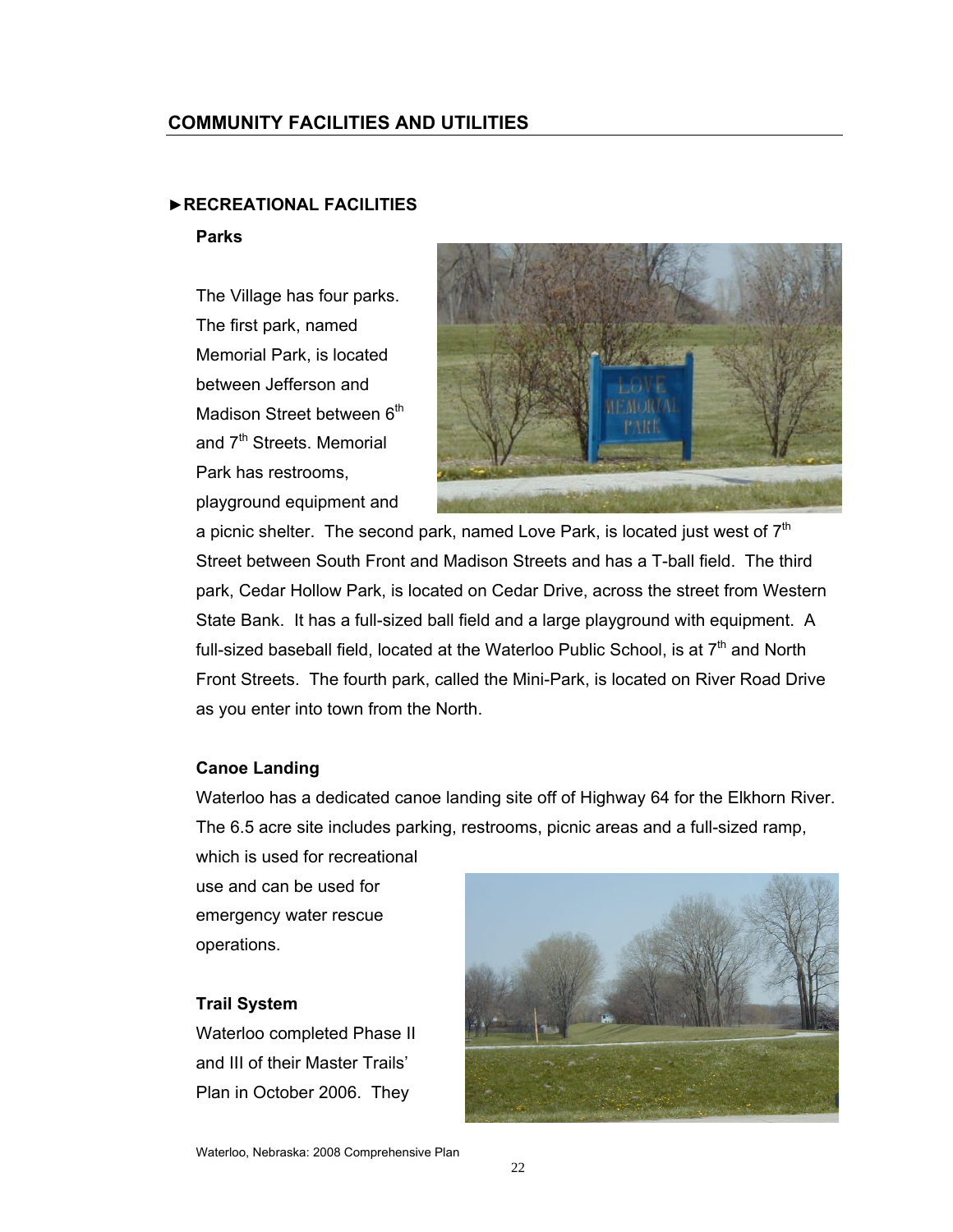partnered with the Sate of Nebraska, the Nebraska Game & Parks Commission and the Papio-Missouri River Natural Resources District for funding and development. The completed trail runs through the Village, then atop the levee for a distance of about 2 miles. This trail will eventually be tied into other Western Douglas County multi-use trails and a pedestrian bridge crossing the river. The trail is used for a wide range of recreational uses including but not be limited to biking, running, walking, and roller-blading.

#### **►EDUCATIONAL FACILITIES**

Waterloo is part of the DC West Community School District. The Middle School, grades 6, 7 and 8, is located in Waterloo with the remaining classes and facilities located in the City of Valley, located approximately 3 miles west on Hwy 275.



#### ►**FIRE/POLICE PROTECTION AND EMERGENCY CARE**

#### **Fire Department**

The Village of Waterloo is served by a volunteer fire department and rescue unit. There are 29 active members with 14 certified EMT's and 2 paramedics. The service area includes the Village of Waterloo and the surrounding rural area, consisting of approximately 50 square miles. The fire station, which is owned by the Rural Fire Board, was built in 1977 and is located at  $4<sup>th</sup>$  and North Front Street.

#### **Police Department**

The police station is located 509 S. Front Street in the Town Hall building. Police Officers can be contacted by dialing 911 for emergencies or by calling the Police Office at 779-4101 for non-emergency type calls.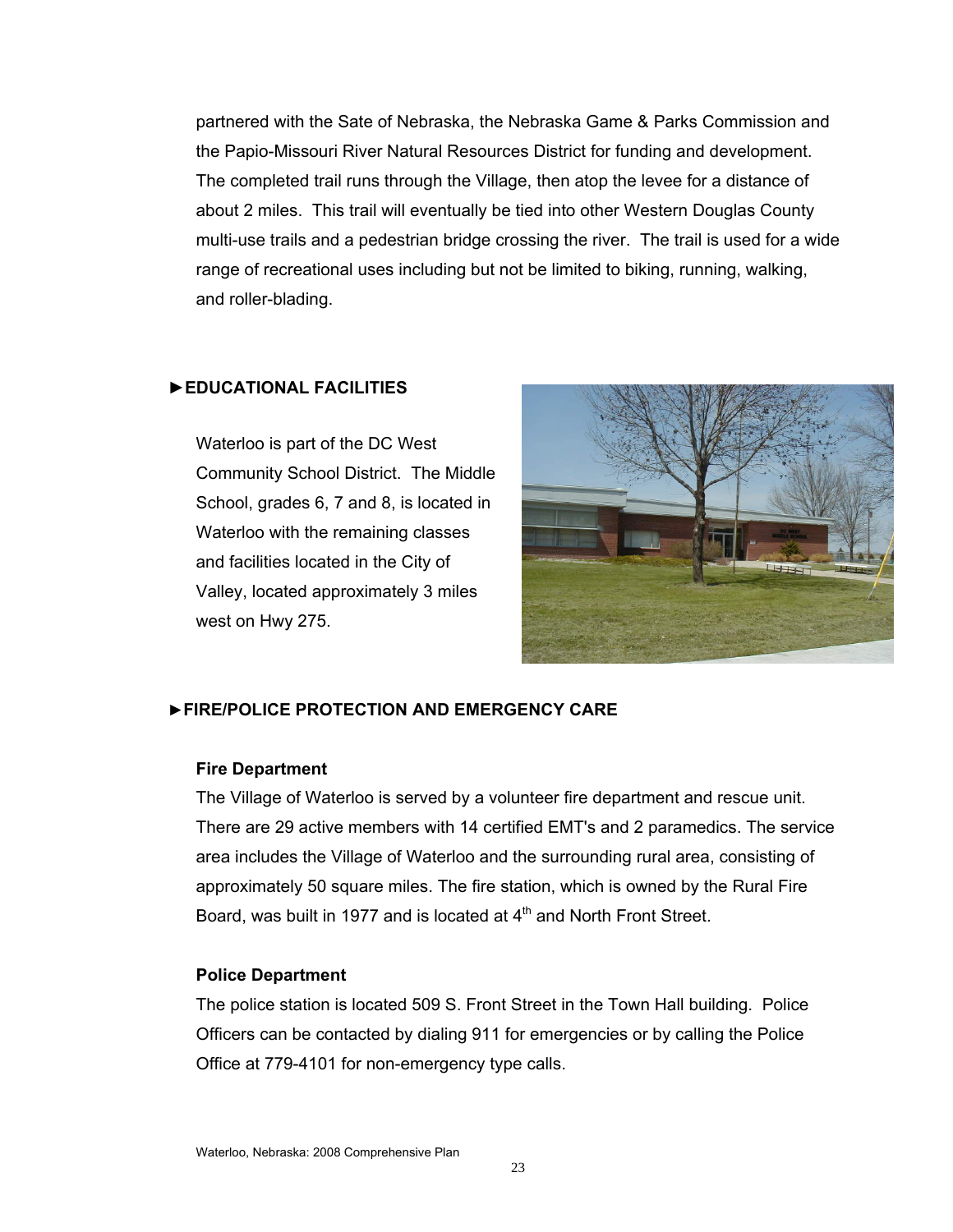There are three sworn officers that use two police vehicles and various technology resources for servicing the community of Waterloo. The Police Department also has interlocal agreements with other agencies within Douglas County for assistance when needed.

#### **Medical Clinics/Hospitals/Nursing Home Facilities**

There are numerous medical facilities available in Omaha metropolitan area (approximately 25 miles east), including cancer treatment, mental health, rehabilitation services and a variety of other specialties. There are also medical clinics located in west Omaha and Valley.

# ►**COMMUNITY FACILITIES**

#### **Village Hall**

Village Hall is located at 509 S. Front Street. It was built in the 1930's and appears to be in good physical condition. This building has served many different purposes over the years, and now meets the Village's needs by housing the Clerk's Office, Council Chambers, and Police Department.

# **Library**

A new library, The Agnes Robinson Public Library, was completed in 2006 and is located at 23704 Cedar Drive. The library and an endowment for operating costs was donated by Mr. And Mrs. Ed Robinson. The 5000 square-foot building also contains a community room that provides Waterloo a



place to hold meetings, programs or social functions.

The Library has approximately 18,000 books, as well as audio books, videos, DVDs, music CDs, periodicals and jigsaw puzzles, all available for check out. There are eight high-speed Internet computers, as well as Wi-Fi available for public use.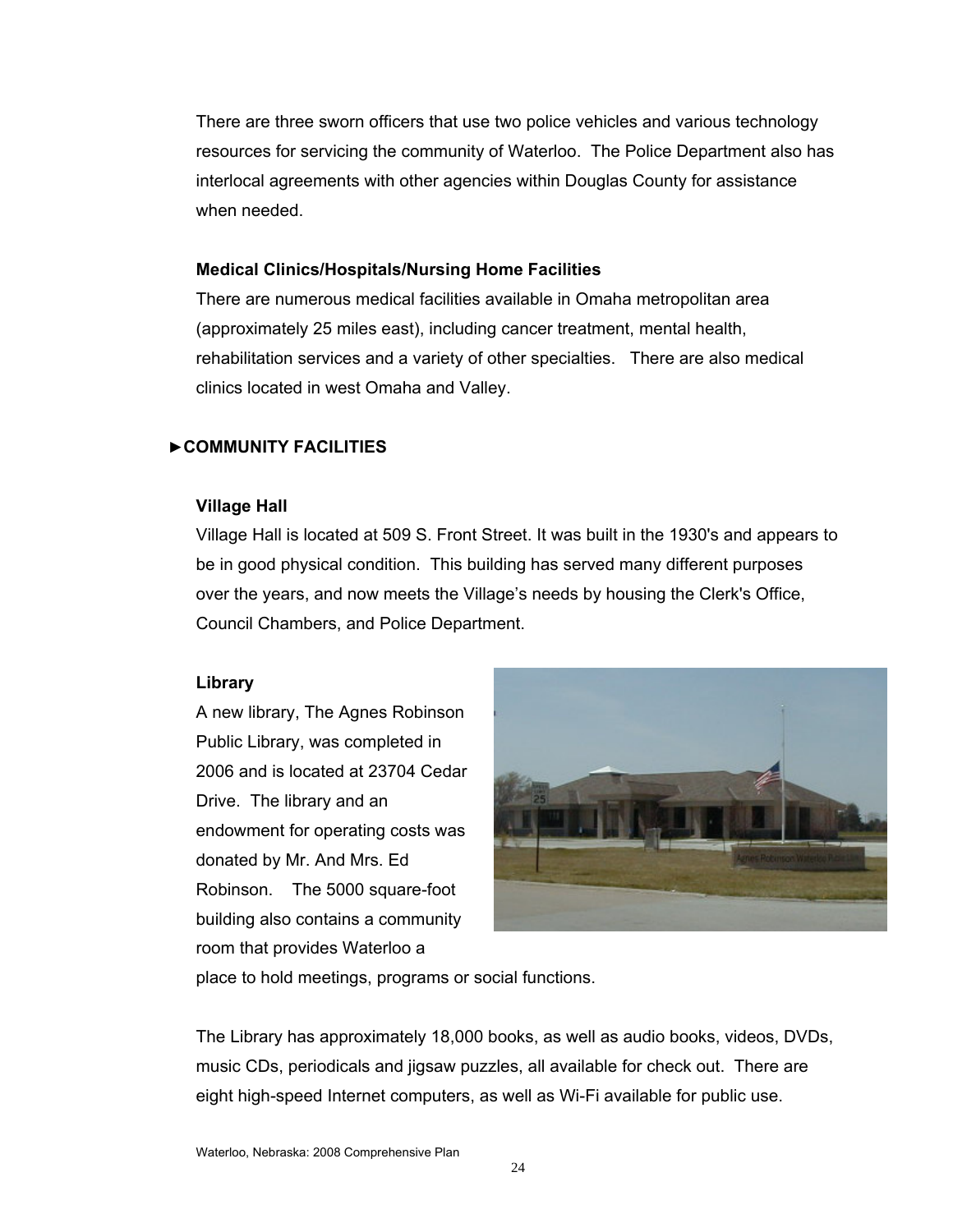Additional resources include a fax machine, an Accu-Cut machine with dyes, large size laminator and a color copy machine.

Special programs that are offered include Movie Night and Game Night for children ten years and older, weekly pre-school story times, holiday story times, the Summer Reading Program and various book clubs and other activities for adults.

Library hours of operation are:

|                   | Monday: 9:30 - Noon         | $1:00 - 6:00$ p.m. |
|-------------------|-----------------------------|--------------------|
|                   | Tuesday: 9:30 - Noon        | $1:00 - 7:30$ p.m. |
| Wednesday: Closed |                             |                    |
|                   | Thursday: 9:30 - Noon       | $1:30 - 7:30$ p.m. |
| Friday: Closed    |                             |                    |
|                   | Saturday: 9:30 - 12:30 p.m. |                    |
| Sunday:           | Closed                      |                    |

#### **Village Maintenance Facilities**

The Village's Maintenance facility is located on the same lot with the Village Hall at 509 S. Front Street. This building, which was constructed in 1997, is in very good condition and is currently meeting the needs of the Village.

#### **►TRANSPORTATION**

Transportation can be seen as the fabric that ties together all components of an urban area. In addition, public streets often represent the greatest percentage of publicly owned territory within a Village and consequently are the most utilized and important civic spaces. The appearance and condition of public streets have a great affect on the health and value of property within the Village. Quality public streets which safely and efficiently accommodate vehicular traffic, sidewalks which allow easy and universal accessibility to all, and landscaped rights-of-way which add to the quality of life are all essential functions of a transportation network. This section of the Waterloo Plan provides an analysis of the existing transportation network in Waterloo, examines regional trends in transportation habits and patterns, highlights existing or emerging circulation problems and provides suggestions on how to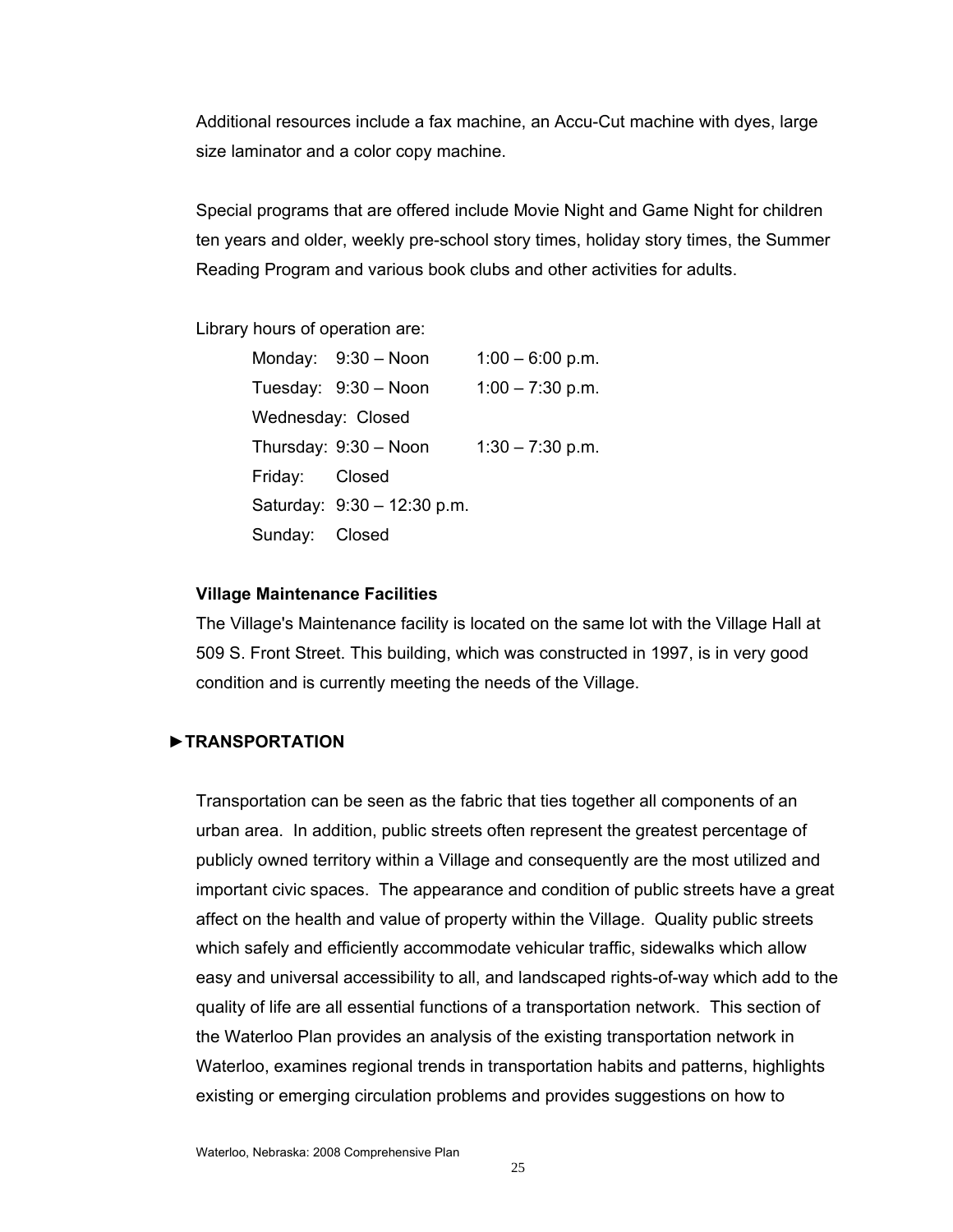enhance accessibility options and create a transportation network that does much more than provide a paved surface to drive upon.

#### **Existing Conditions**

Waterloo's transportation network consists of approximately 4.5 miles of streets, most of which are paved. The Village's street system consists primarily of asphalt and seal-coat surfaces. There are also a few blocks of concrete and gravel. Some of these areas are located in newly annexed parts of the community.

Waterloo's grid street network provides efficient travel options and by effectively distributing traffic and reducing significant impact on any one street, reducing the need for maintenance and making it easier to reroute traffic in the event of repair or reconstruction. In addition to excellent regional automobile connectivity, Waterloo also features a Union Pacific rail line that runs through the middle of the community. The Village of Waterloo has made a strong commitment to maintenance of the existing street network and as a result, the transportation system is in good condition.

#### **Regional Transportation Trends**

Regional trends show that people are willing to travel farther for employment, and are therefore increasing the average commute times. Commuters in Waterloo spend an average of about 21.6 minutes traveling to work, higher than the state average of

18 minutes but lower than the national average of 25.5 minutes. A positive trend that should be encouraged is that almost 7% of workers in Waterloo carpool. Average commute time for the Omaha-Council Bluffs Metropolitan Statistical Area increased from 17.5 minutes in 1990 to 18.8 minutes in 2000. Part of this increase is due to more traffic and travel delays in

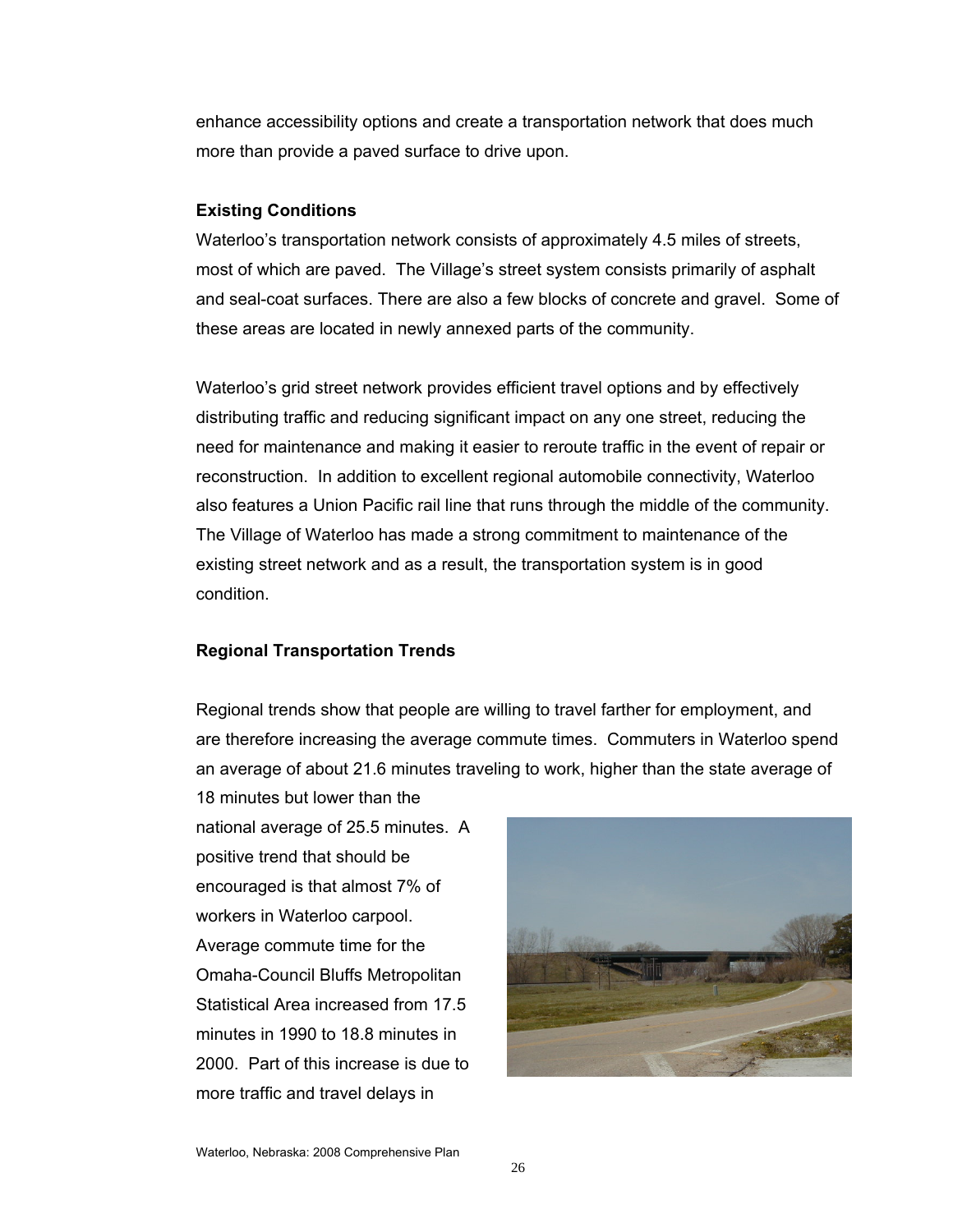Omaha, however, it is also evidence of people traveling longer distances for employment.

Waterloo is within the commuting region of the Omaha metro and the outward residential growth. Even more significant, though, is the movement of employment from the central areas of Omaha to suburban areas. As land and transportation costs and traffic increases in the heart of large urban areas, businesses look for advantages such as lower land costs, lower property taxes, and good transportation connectivity, particularly businesses associated with transportation, distribution and warehousing. Waterloo has good transportation connectivity, at the junction of Highways 275 and 64 and access to the West Dodge Expressway at 228<sup>th</sup> Street.

# **Graph 11: Average Commute Times: 2000**



Source: U.S. Census Bureau

# **Railroads**

A Union Pacific Railroad line runs through town, which carries only freight.

# **Airports**

There is no airfield located in Waterloo. The nearest commercial airport is located in Omaha at Eppley Airfield, which is approximately 27 miles east.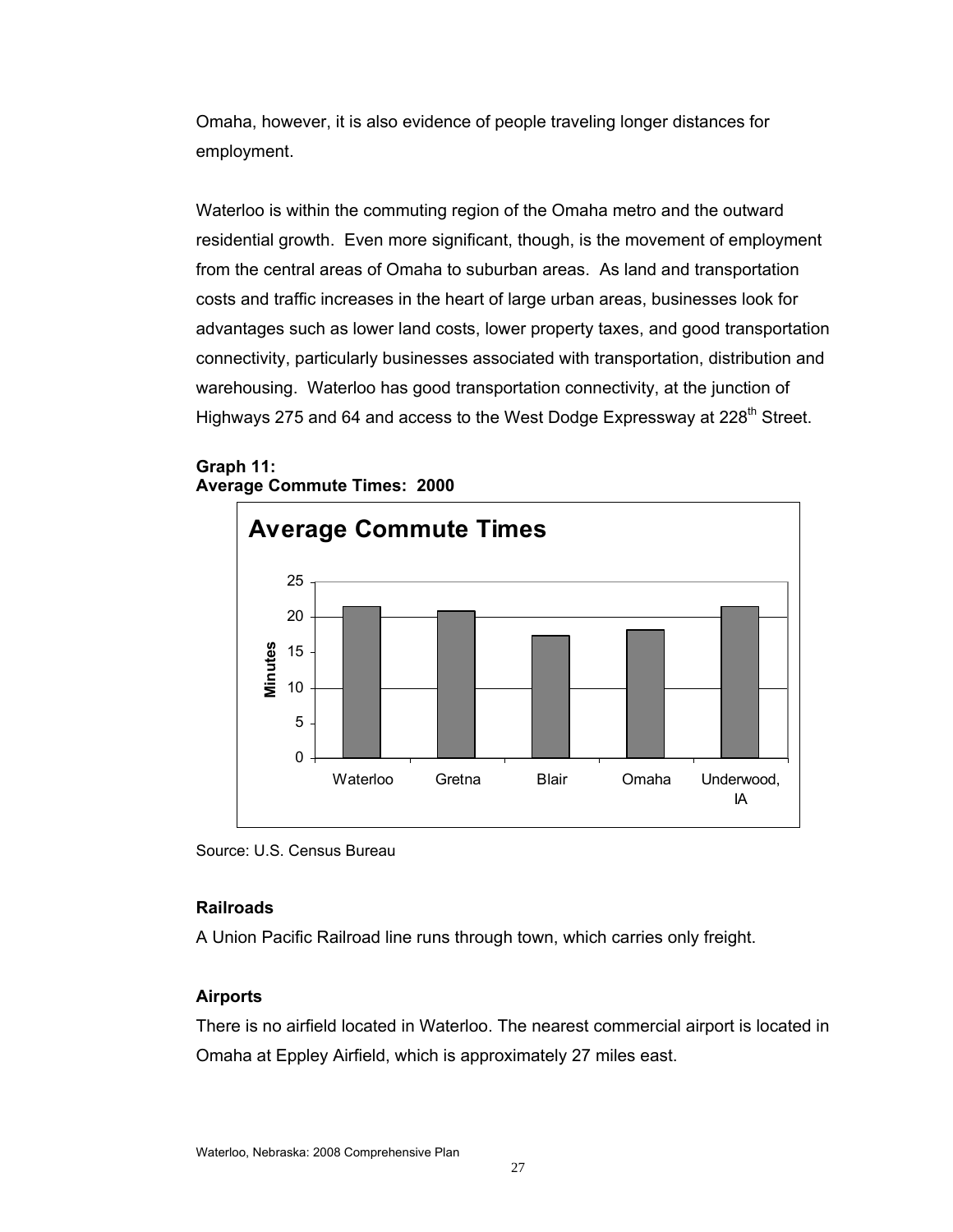#### ►**PUBLIC UTILITIES**

| <b>Refuse Collection</b>   | Service is provided by private haulers hired by the |  |  |
|----------------------------|-----------------------------------------------------|--|--|
|                            | resident.                                           |  |  |
| <b>Electric Power</b>      | Omaha Public Power District (OPPD)                  |  |  |
| <b>Natural Gas Service</b> | <b>Aquila/Black Hills Corporation</b>               |  |  |
| <b>Sewer System</b>        | The Village of Waterloo                             |  |  |
| <b>Water System</b>        | The Village of Waterloo                             |  |  |

#### **Water System**

The Village of Waterloo provides a water distribution system to the community and its surrounding areas. Water is purchased wholesale from Metropolitan Utilities District (MUD) for resale to its customers. The Governing Body of the Village of Waterloo set the rates to be charged for services rendered by ordinance.



Waterloo's water system consists of distribution piping with sizes of 4, 6, 8 and 10 inches, a 200,000 gallon elevated storage tank and 59 fire hydrants. Water is supplied by MUD and enters the Waterloo system at the North Central part of the Village on J.C. Robinson Boulevard. There is one well that is maintained according to Nebraska Health Standards, and is used only as a back-up if the MUD water supply was interrupted.

Currently, the Village provides water service to

approximately 200 non-residents and 400 residents. Applications for water service are available at the office of the Village Clerk.

 The Governing Body may order a reduction in the use of water or shut off the water on any premise in the event of a water shortage due to fire or other sufficient cause.

#### **Wastewater System**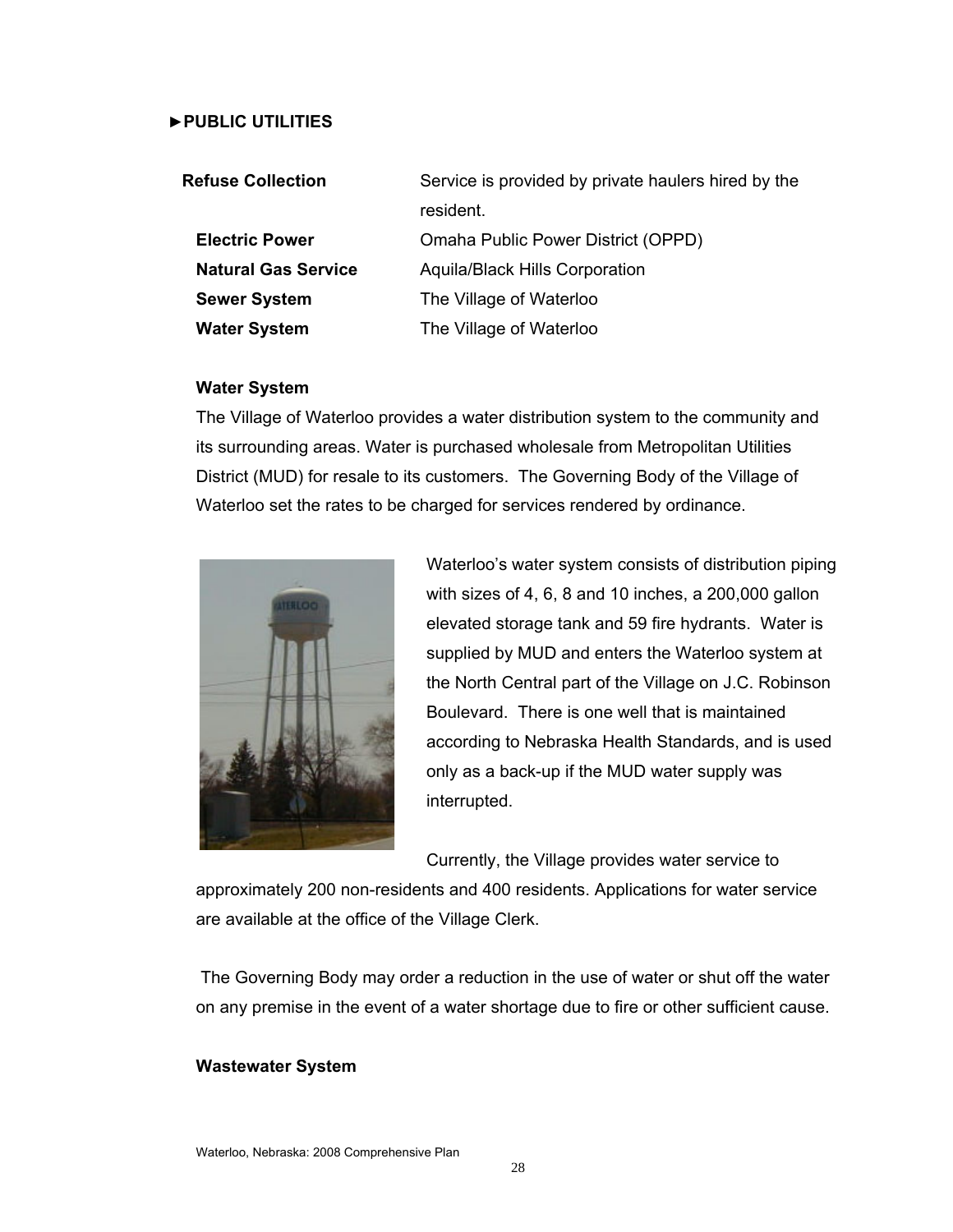The Village of Waterloo owns the Municipal Sewer System and operates it through the Governing Body or its designated agent. Any person wanting to connect to the Sewer System must make application at the office of the Village Clerk.

Expansion of the Waterloo Wastewater Treatment Plant began in the year 2000 and was completely remodeled by 2003.

There is approximately 24,000 linear feet of sewer lines in Waterloo that transport wastewater to the treatment plant. Wastewater is treated in an oxidation ditch with two clarifiers with a total capacity of 277,400 gallons.

Each and every building must make a direct connection with the main sewer line. Under no circumstances will two (2) or more houses be allowed connection through one (1) pipe. The Governing Body's designated agent shall have free access at any reasonable time to all parts of each premise and building that is connected to the Sewer System to determine whether there is any disrepair or violations of sewer ordinances.

#### **Storm Water Collection System**

Only a few parts of Waterloo have storm sewers or curb and gutters in the community. The Village lies within the floodplain of the Elkhorn River, with the corporate limits inside an Army Corp of Engineers certified levee, and thus is very flat and there is no easy way to move water. Interior drainage issues have caused some problems with minor flooding in the past. It is important that all new developments address storm water issues along with water and wastewater.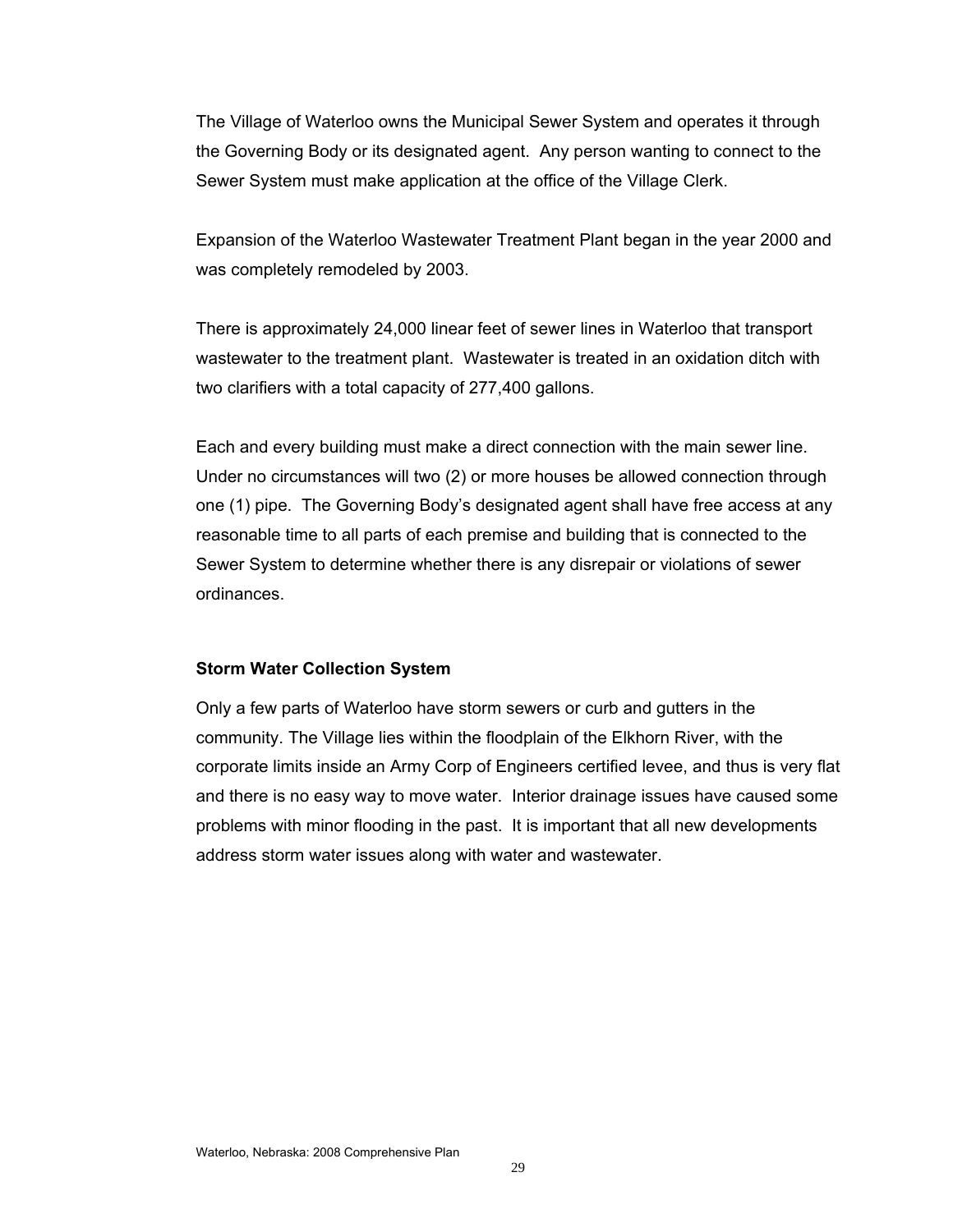# **GOALS AND OBJECTIVES**

The overall goal of the Waterloo Comprehensive Plan is to guide and promote future population growth while maintaining a healthy, safe, and viable living environment for all of its residents both present and future.

To accomplish this overall goal or "mission statement" a series of goals and objectives were created, with input from an extensive list of individuals which included but need not be limited to the Planning Commission, Village Board, and concerned citizens. These goals and objectives, which are listed below, are divided into four categories, which include Land Use, Transportation, Housing, Facilities & Utilities, Park and Open Space, and Economic Development.

# **►LAND USE**

#### **Goals:**

# *Expand Job Opportunities and the Tax Base*

The encouragement of commercial/industrial facilities along the Highway 275 corridor is a goal of this plan. By capitalizing on the well-trained labor force and access to major transportation corridors, Waterloo could draw transportation and production related jobs, particularly distribution centers, warehouses and retail. This will also help Waterloo to diversify into something other than just a bedroom community. Adequate space should be dedicated to expansion of these particular use types within the ETJ to provide employment opportunities while considering the neighboring uses.

*-* Industrial Park: *Having only one large employer affects the quality of life by pushing the property tax burden onto residential properties. Waterloo has a unique opportunity with its location and transportation corridors that make it an extremely appealing location. The community has already had interest from companies but the lack of available land inside the corporate limits or outside of the floodplain has discouraged development.*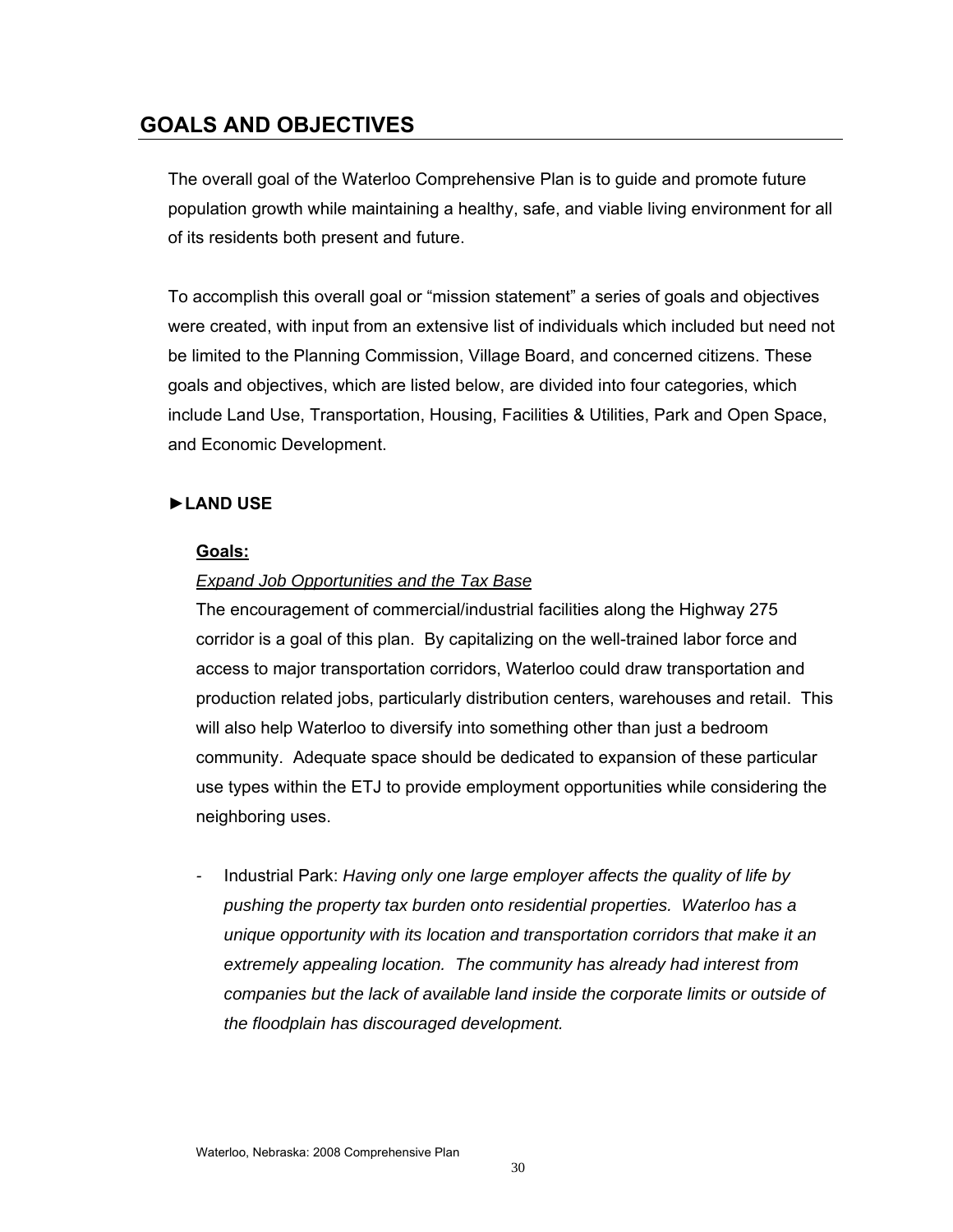- Encourage More Retail: *A goal of this plan is to revitalize the downtown commercial district, giving the community that Main Street feel. The need for more commercial services has been identified as a goal. Needed services that would be utilized could locate in the downtown commercial district, which would contribute significantly to the quality of life in Waterloo. However, the City's extreme close proximity to Omaha makes supporting basic commercial services a challenge. These services may need to fit a niche or a community survey may need to be completed to gauge community support.* 

#### *Residential Expansion*

The expansion of residential uses is a continued trend and a goal of this plan. Waterloo and the neighboring areas have seen a huge influx of commuting households and housing development. A goal of this plan is to encourage the development of diverse (single family, affordable and/or multi- family) residential subdivisions and allow the city to realize its potential in a controlled manner.

#### *Preserving/balancing manageable growth in the ETJ and surrounding area*

There has been and will continue to be a high rate of growth in the area surrounding Waterloo. Although the village can only regulate development within its ETJ, the areas of rapid growth directly affect Waterloo's school district and its fire and rescue departments. It is important that the city be able to plan for these expansions. To do this, the city must work with the County, City of Omaha and the City of Valley to be aware of new growth and changes. Such growth should be regulated to be compact, efficient and as close as possible to current utility connections.

#### **Policies:**

- *Zoning and Subdivision Regulations:* Zoning and subdivision regulations are the "teeth" behind a comprehensive plan. This plan will establish the desired land use patterns and orderly development for the Village of Waterloo, however, zoning and subdivision regulations reinforce those ideas with actual regulatory power. A zoning map, indicating what areas of town are suitable for certain types of development, will essentially mirror the future land use map included herein. Subdivision regulations will ensure that any new development is constructed to be efficient, safe and compatible with the rest of the community. Since the Village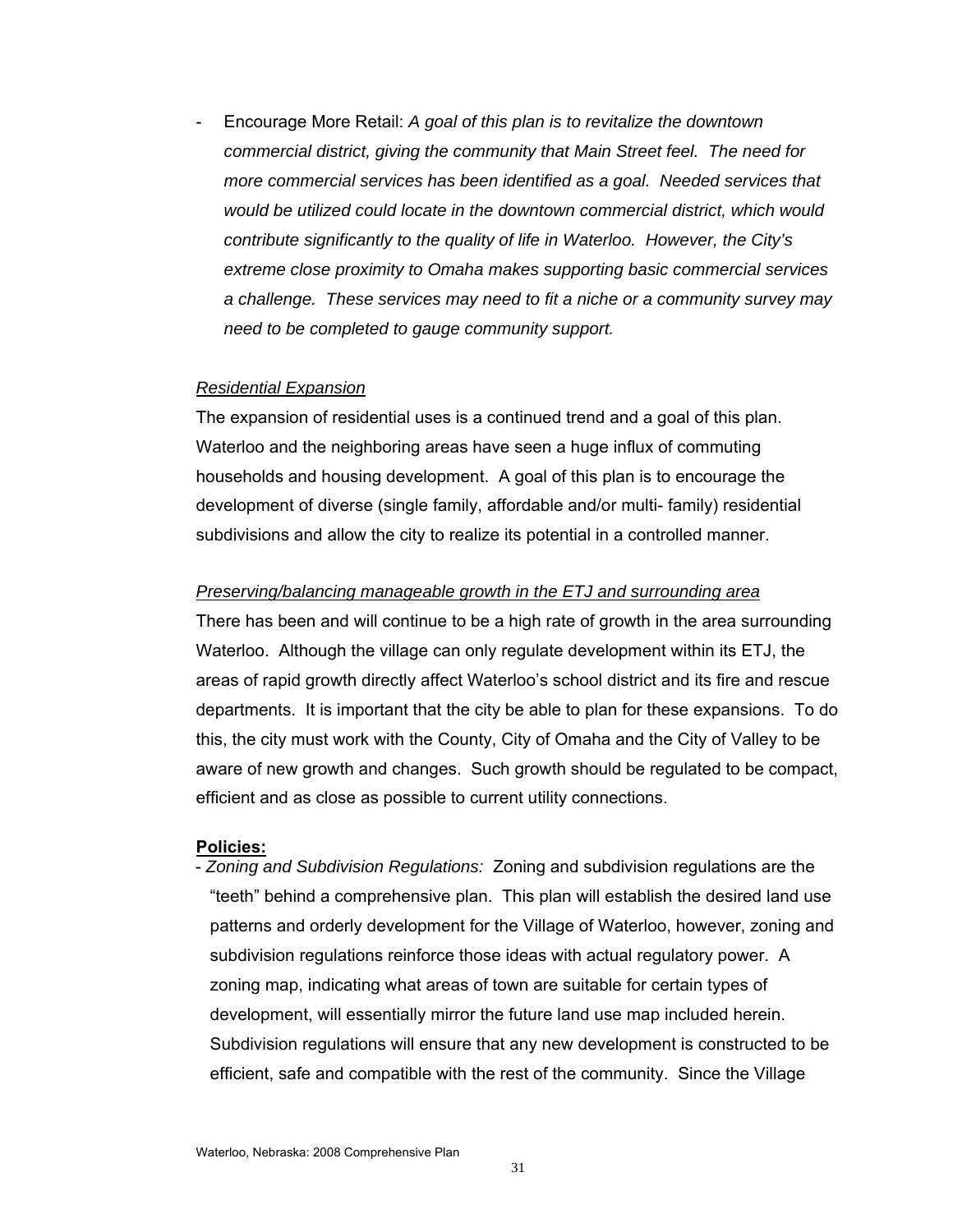lays in a flood plain, it is imperative that flood plain regulations are enforced and strictly followed, in areas located outside of the levee.

- *Building Permits and Impact Fees:* Requiring all new construction to obtain a building permit will ensure conformance will established land use regulations and will be essential to enforcing zoning and subdivision regulations upon adoption. Fees charged for building permits can pay for the cost of inspections to ensure proper construction methods and quality. Private firms or individuals, or even larger cities, can provide inspections and permit administration on a contract basis. Impact fees should also be charged for connection to city utilities. An engineering firm can calculate the impact that an average new home or business will have on a wastewater or water treatment plant and translate that impact into a monetary value on a per home, or per acre basis. Assessing these impact fees to new development will ensure that future upgrades or expansions needed as a result of new development can be sustained.
- *Growth With the Land:* Waterloo's natural features have hindered growth. Expansion outside of the village limits has severe environmental limitations. Future development should reflect patterns of the land, using drainage corridors and creeks as greenways that create a linked open space system and connect the city's neighborhoods. There are still opportunities to utilize vacant and dilapidated lots within the village for redevelopment. This would allow the village to grow with in its corporate limits without floodplain issues.

#### ►**TRANSPORTATION**

#### **Goals:**

#### *Continue Upgrading Streets and Alleys*

The Village of Waterloo is committed to reconstructing, repairing and placing overlays on city streets and alleys. Continuing to identify roads in need of replacement or repair and budgeting for improvements to the existing road network is a major goal of this plan. Included in the improvements is the goal to pave all gravel streets in the Village.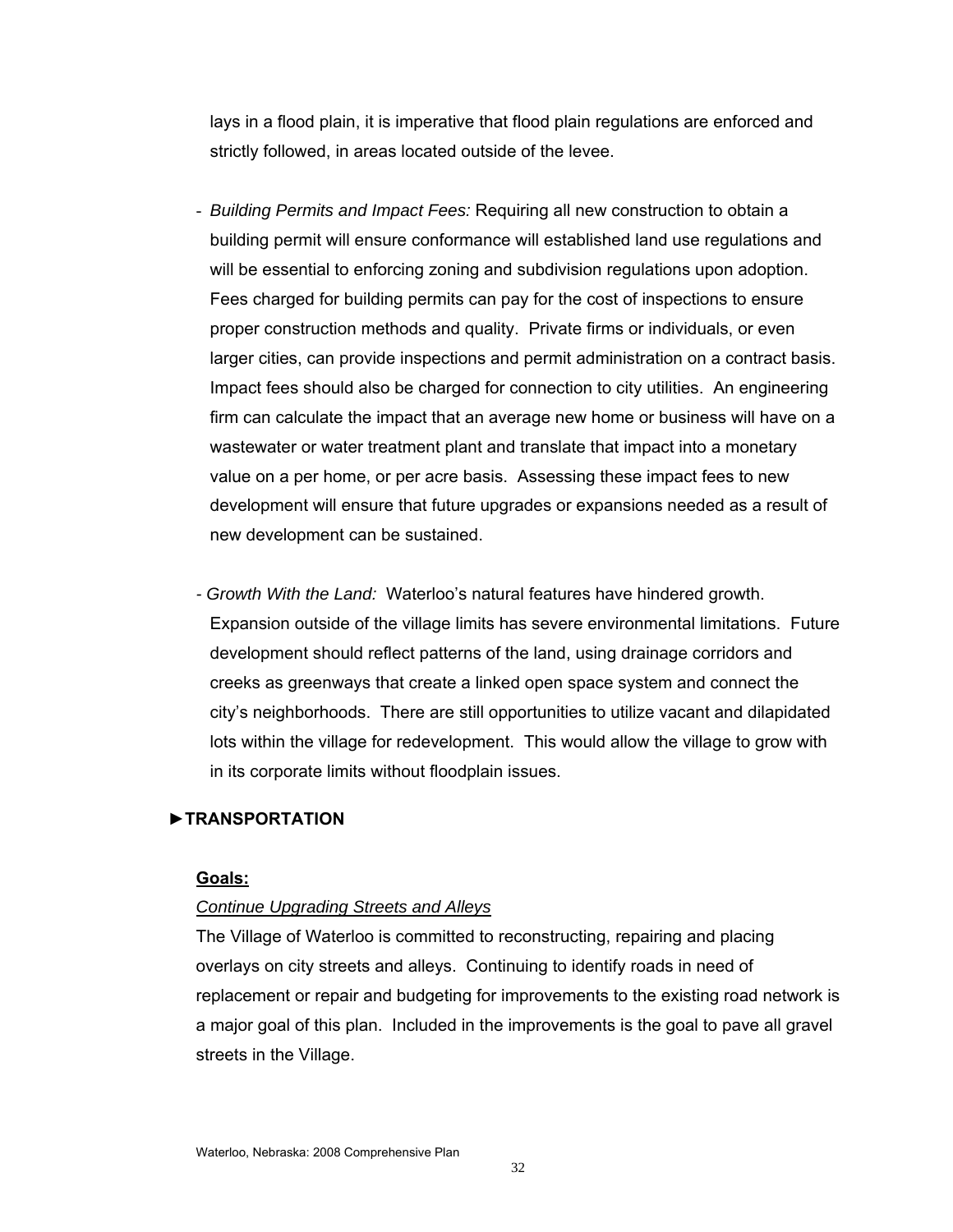#### **Policies:**

- *Develop Five and Ten-year Transportation Plans*: Developing five and ten-year transportation plans will ensure that the Village's current commitment to upgrading roadways is continued into the future. Road Use Tax disbursements can be programmed in five and ten-year increments for improvements to local streets and purchasing of equipment. A five-year plan should be developed to deal with street maintenance and repair. A ten-year plan should also be drafted to prepare for longterm roadway improvements. This will allow the Village to plan and prepare for minor and major improvements and help to utilize tax revenues in the most efficient manner.

*Accomplishing Transportation Goals*: Many of the roadways identified in the Community Growth Plan can be constructed as part of residential subdivisions through the use of Tax Increment Financing or fully financed by the developer. Other roadways are eligible for federal funding when designated as a collector or arterial in the Comprehensive Plan.

*Federal Transportation Funding:* In order to vie for federal funding, the Village must work with Douglas County and the State of Nebraska.

*Federal Disaster Mitigation Funds:* Funds may also be available through the Federal Emergency Management Agency for projects mitigating the impact of flood on a community. The Flood Mitigation Assistance (FMA) and Pre-Disaster Mitigation (PDM) programs can provide technical and funding assistance for projects minimizing the impact of disasters – in this case, flood. Priority is given to projects, which address habitual loss properties and projects, which protect critical facilities.

*Local Funding Options:* Given the cost of constructing new roads, it would be difficult for Waterloo to program Road Use Tax dollars for new roadway construction and continue to upgrade existing streets. Bonded indebtedness is another option for new roadway construction. A voted Capital Improvements Levy of \$.675 per \$1,000 of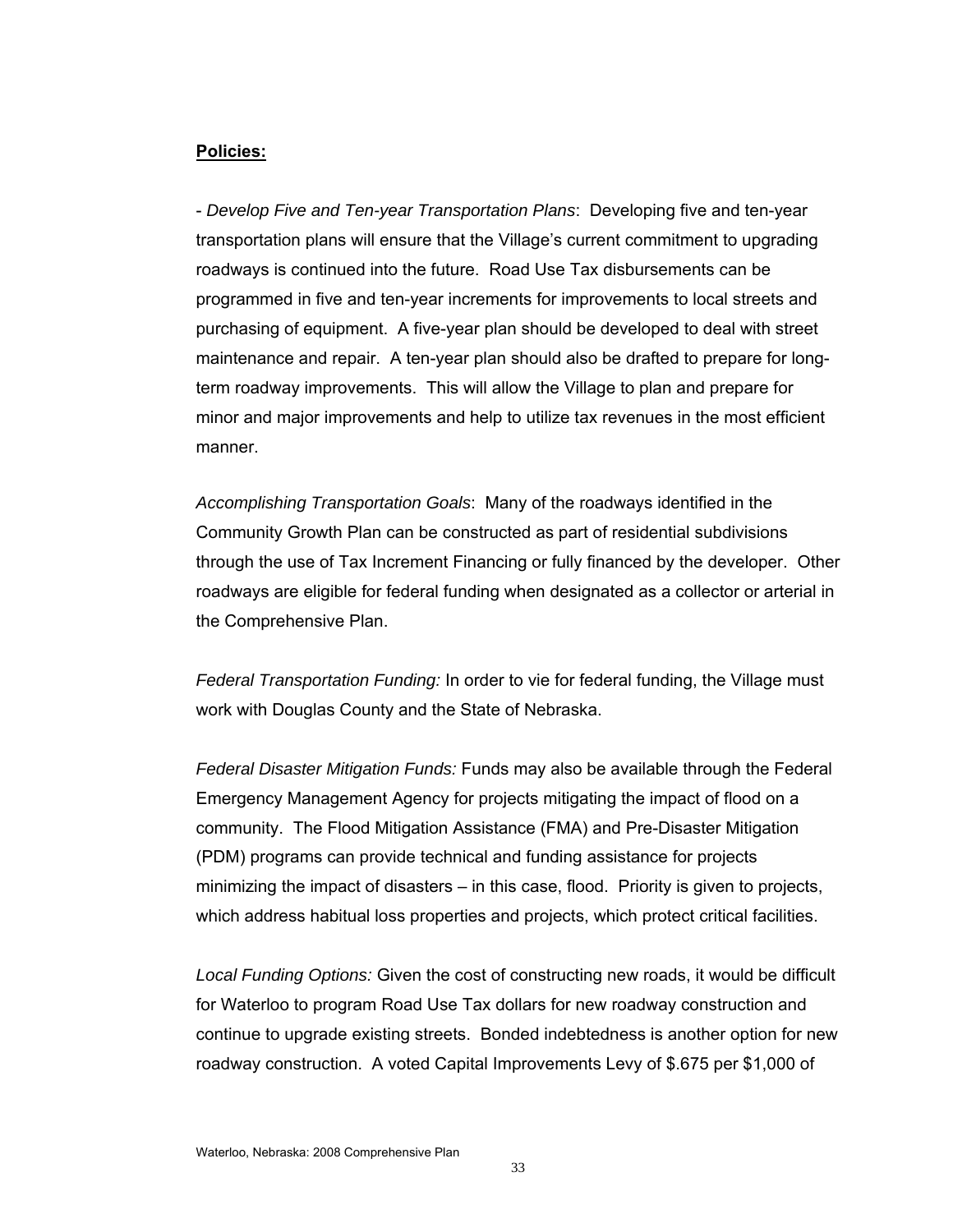taxable value (\$67.5 per year on a \$100,000 home) can also help to plan for the costs of new infrastructure and maintenance of existing facilities.

#### **►HOUSING**

#### **Goals:**

#### *Create More Affordable Housing Choices*

As Waterloo grows, the need for single-family affordable housing becomes more and more apparent. All new housing, completed in the last XX years, have been above low-moderate affordability, creating a very narrow housing market in Waterloo. Offering incentives such as TIF could help create momentum to develop. The availability of all types and values of housing is a major factor in diverse growth of population.

#### *Create More and Better Housing Choices*

Creating a zoning code which allows for multi-family dwellings and affordable singlefamily housing can be effective at creating more and better housing choices. More affordable housing, in the form of new construction of low-moderate income housing units, or apartment complexes, is needed to diversify the housing supply and keep Waterloo a vibrant city. A need for assisted living and independent, maintenance free housing has been identified, as many retirees must move out of the community when home ownership is not feasible.

#### *Retirement Village and/or Assisted Living Facility*

A need for retirement housing and possibly an assisted living facility has been identified. The demographic patterns found in Waterloo suggest that the City will see the population age to the point that a majority of residents will be of retirement age. Unless affordable, accessible housing is made available within the community, those residents will need to find living arrangements in other communities. Identifying a suitable property or building for an assisted living facility or retirement village will be the first step in attracting those types of housing to the community.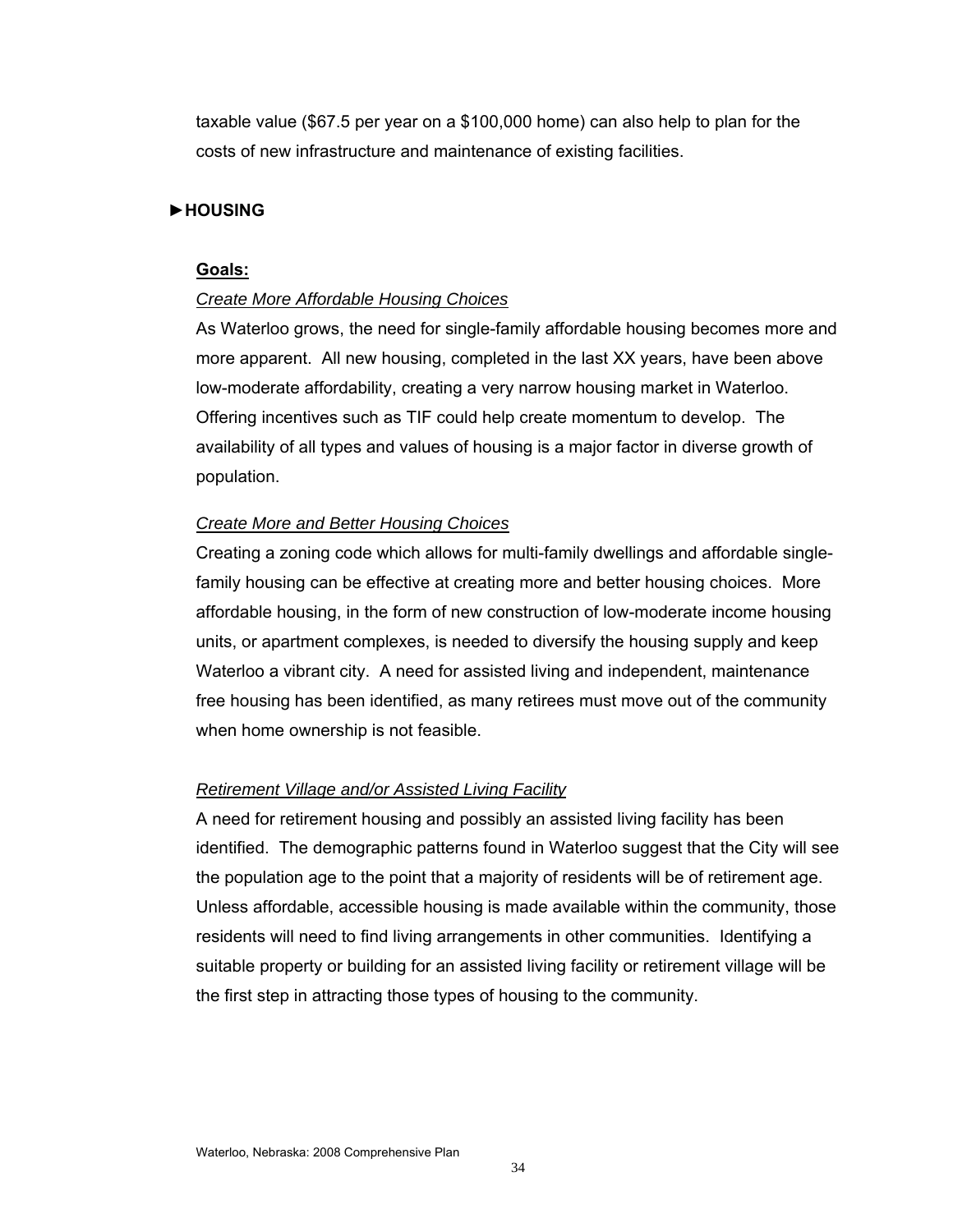#### **►FACILITIES AND UTILITIES**

#### **Goals:**

#### *Improve storm water drainage*

It is a goal of the community to install, replace and repair storm water drainage in existing and new areas of the community. During times of heavy rain, various areas become ponds as the flat topography does not allow the water to move. As the community grows, drainage areas should be identified and preserved for this function. Water drainage and retention can easily be combined into new developments in a number of ways. One way to accomplish this is through adopting and enforcing subdivision ordinances.

# **►PARKS AND OPEN SPACE**

#### **Goals:**

#### *Create a Community Presence*

The Village of Waterloo is lacking a sense of place. Creating a sense of place is a main goal of this plan as Waterloo looks to draw visitors into its community. This goal includes 3<sup>rd</sup> Street renovations in the downtown area that would create a Main Street feel, adding to the quality of life, as well as community entrance signs and other improvements.

#### *Continue to Create Recreation Opportunities*

Studies continue to show how recreation opportunities have a large impact on the quality of life and the draw to a community. It is important that Waterloo continue to maintain its current recreation opportunities, such as the ball fields and trail, as well as adding to. Omaha has proposed a trail that would connect Omaha to Valley and edging the north side of Waterloo, which would create a regional bike trail.

#### **►ECONOMIC DEVELOPMENT**

#### **Goals:**

#### *Actively Market the Community*

Actively marketing the community includes drawing people in to shop and spend time, as well as drawing companies in to locate in the community. The Village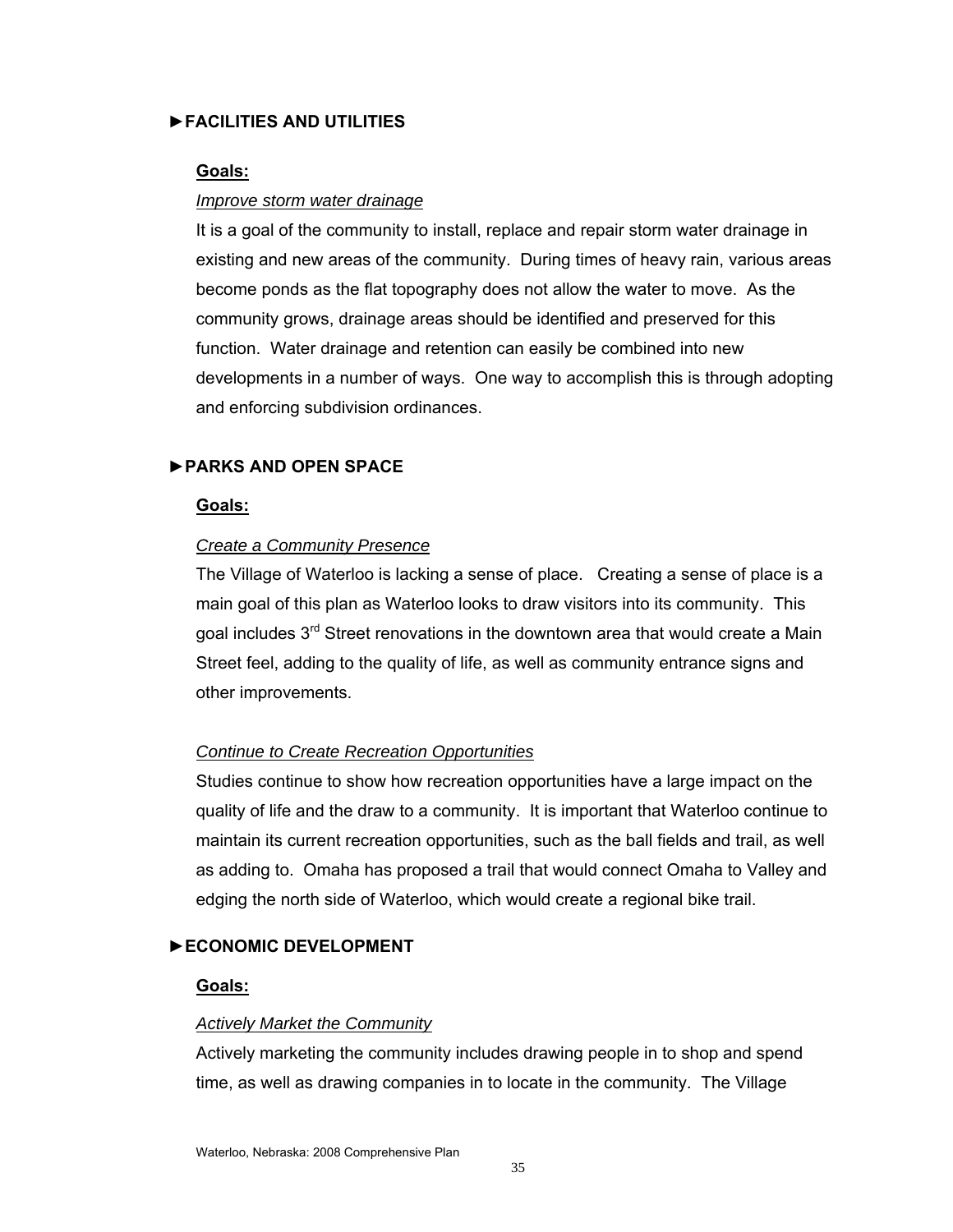currently has a variety of specialty businesses and restaurants. It is necessary to draw in a larger regional consumer base to ensure the success of these businesses by marketing such assets.

The Village of Waterloo can undertake some activities to supplement the current marketing initiatives. Websites such as Location One Information System (LOIS – [www.locationone.com\)](http://www.locationone.com/) provide an online clearinghouse for information about building sites and infrastructure available in a community. When sites become available, the sites can be advertised on LOIS at no charge to the community. Updating the community profile found on LOIS will also aid in marketing efforts – as new amenities are added it should be noted here. Keeping the site information as accurate as possible is extremely important when marketing.

The Village will also launch a website in the fall of 2007 which will be a reference for economic development.

#### *Encourage Economic Packages and Programs*

To encourage economic growth in the community, state and local economic packages and programs can play an important part of this growth. Factors of success include the Village's ability to provide incentives, which make it attractive for businesses to locate and remain in Waterloo.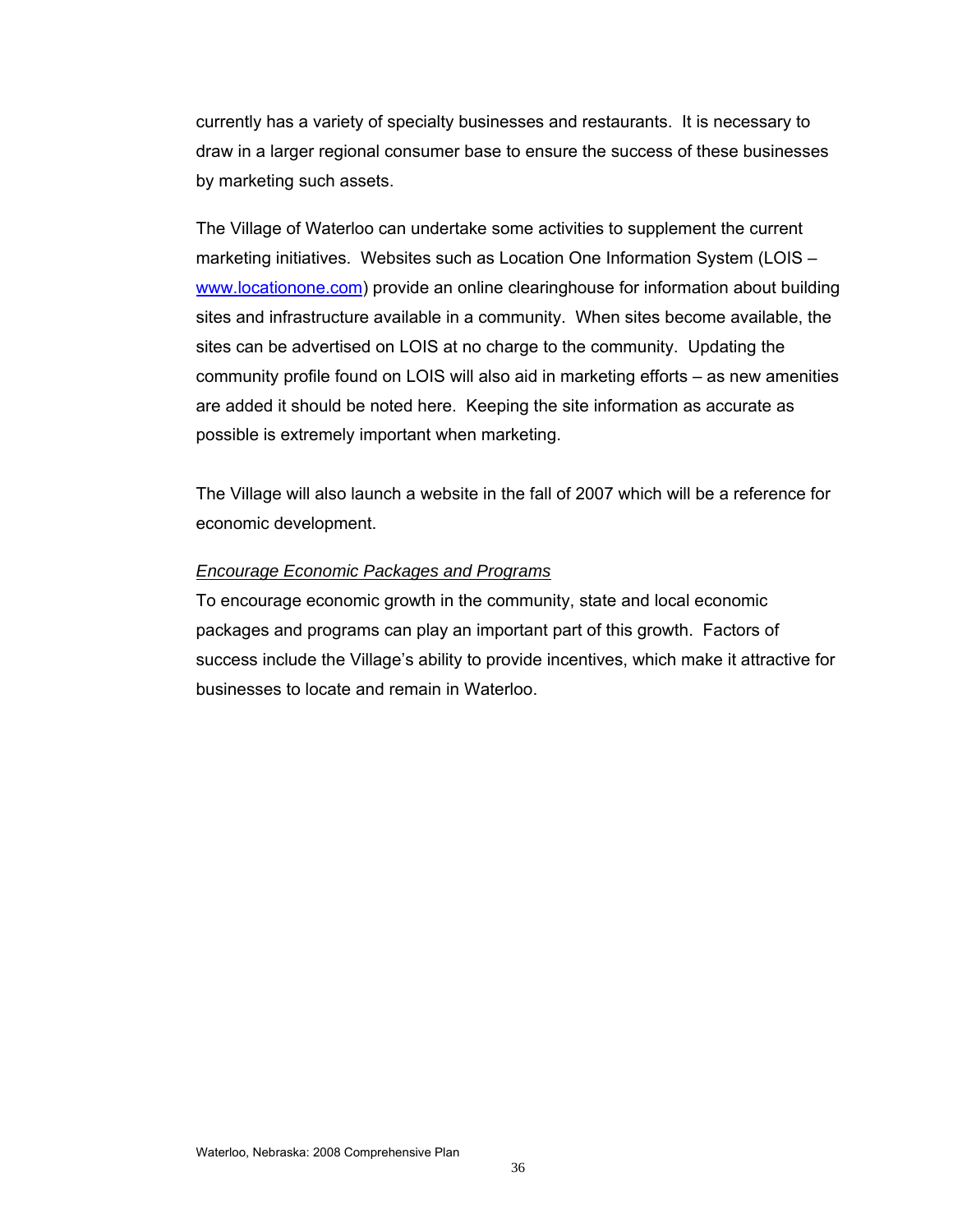# **MAPS**

A brief description of each map:

# **Existing Land Use Map**

The Existing Land Use Map shows the existing land use designation for the Village of Waterloo, as well as the area within the Village's Extraterritorial Jurisdiction (ETJ). This map designates future land use, not zoning.

#### **Future Land Use Map**

The Future Land Use Map shows the future land use designation for the Village of Waterloo, as well as the area within the Village's Extraterritorial Jurisdiction (ETJ). This map is imperative for the Planning Commission and Village Board to use in order for them to determine how and where future development should take place. This map designates future land use, not zoning.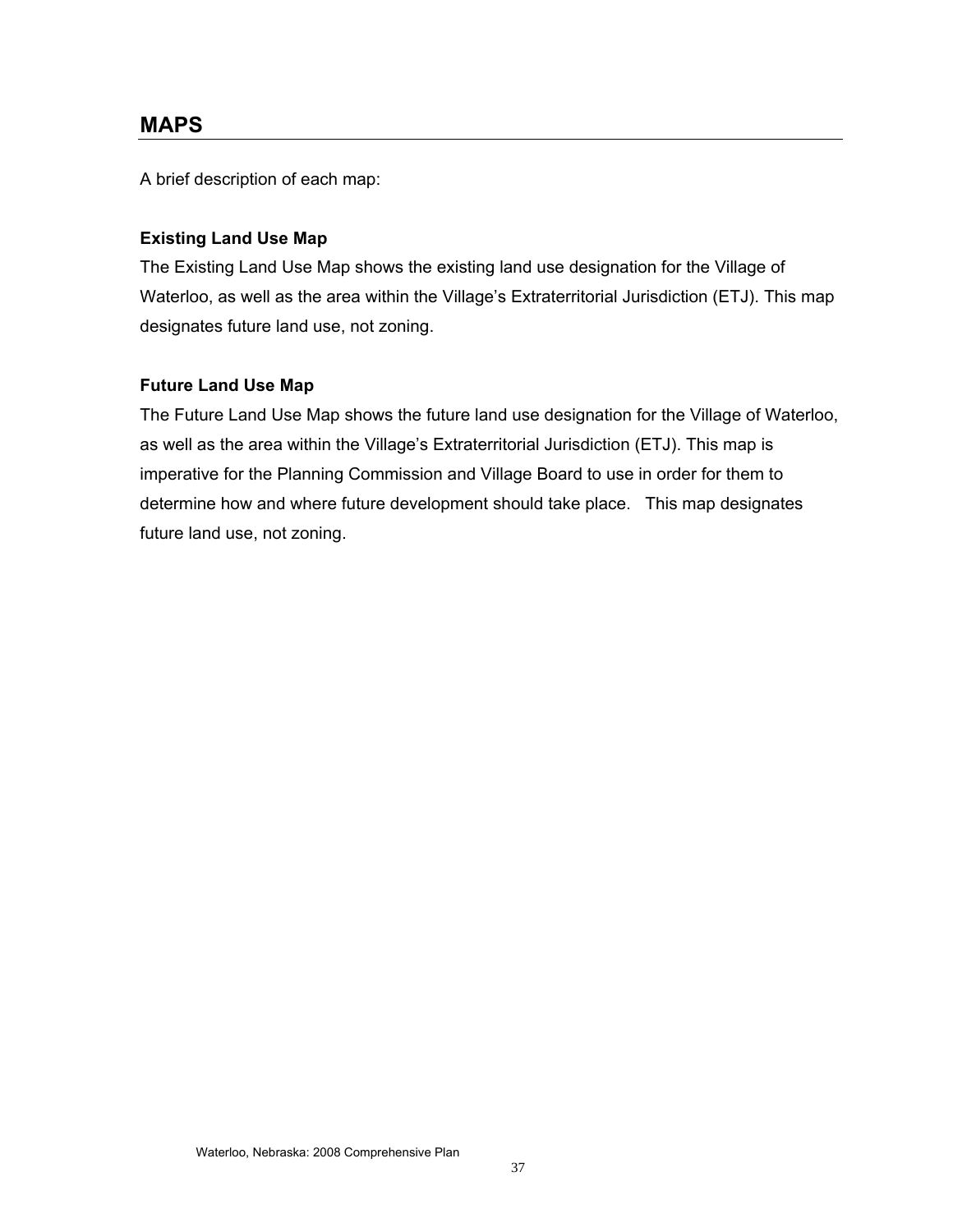# **EXISTING LAND USE MAP**



# WATERLOO, NEBRASKA EXISTING LAND USE

Waterloo, Nebraska: 2008 Comprehensive Plan